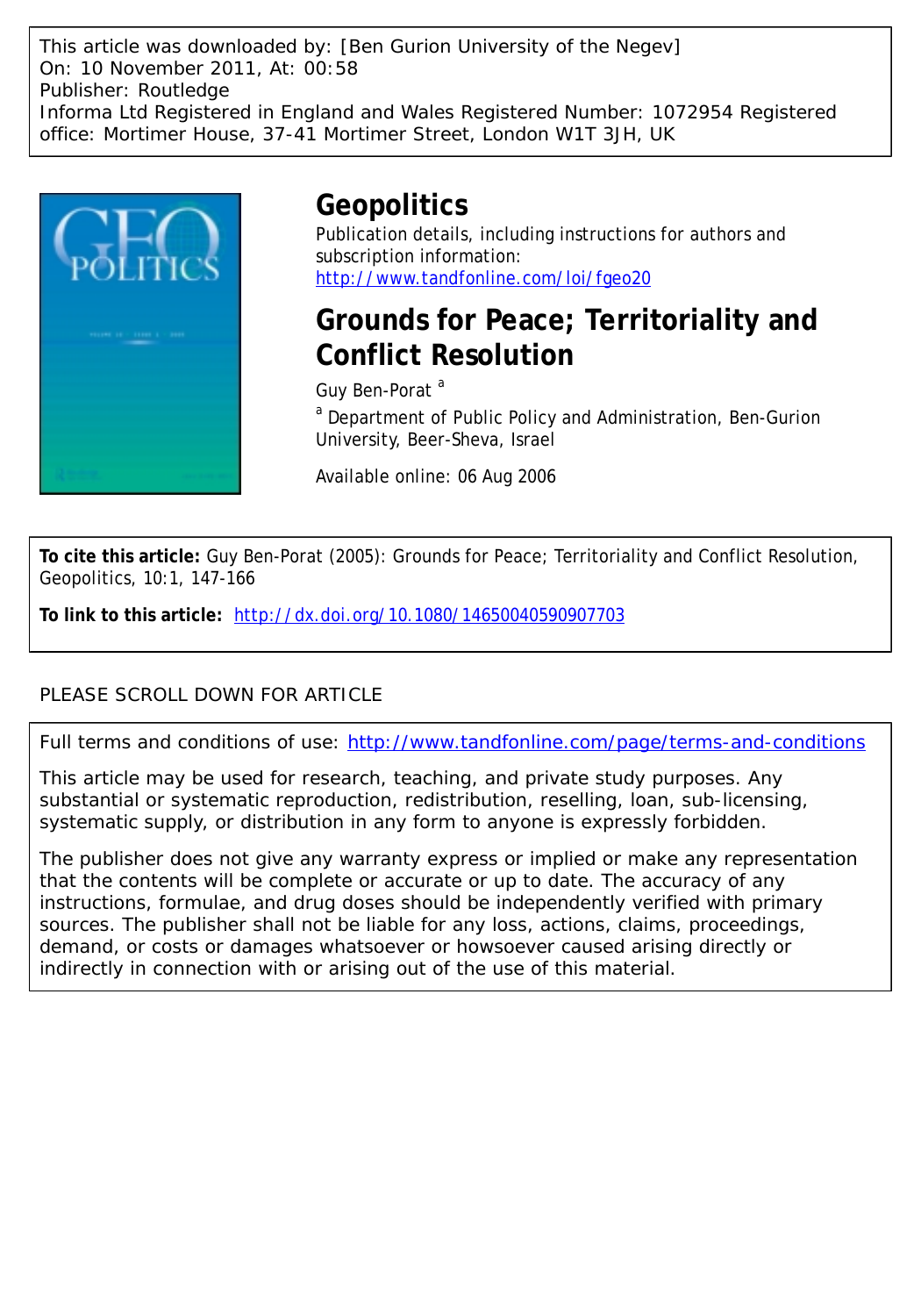

# **Grounds for Peace; Territoriality and Conflict Resolution**

#### GUY BEN-PORAT

*Department of Public Policy and Administration, Ben-Gurion University, Beer-Sheva, Israel*

*Changes toward the de-territorialising of sovereignty and the corresponding emergence of various global institutions, associated with globalisation, can offer new incentives and possibilities for the resolution of seemingly intractable ethno-national conflicts, by rethinking them in a transnational context. Peace processes in Northern Ireland and Israel shared a common vision, associating conflict resolution with global integration, but differed profoundly in their structures, dynamics and outcomes. The Good Friday Agreement in Northern Ireland was based on a complex powersharing model between Protestants and Catholics, which would supposedly allow both to express their national identity. On the other hand, the peace process between Israel and the Palestinians, despite the vision of the globalised 'New Middle East', was based on partition that would lead to the making of two separate states. The dynamics and outcomes of the peace processes in Israel/Palestine and Northern Ireland provide for a comparative study of these approaches in the wider context of globalisation and their contribution to the transformation of the conflict and, consequently, its stability.*

#### INTRODUCTION

Territoriality is associated with the positive values of security, identity and belonging, but is also the cause for disputes between ethnic and national groups claiming exclusive rights over a certain territory. Such claims underlay many protracted or intractable ethnic conflicts.<sup>1</sup> If existing state boundaries are the source of zero-sum conflicts over territorial control, the 'unbundling

Address correspondence to: Guy Ben-Porat, Department of Public Policy and Administration, Ben-Gurion University, Beer-Sheva 84105, Israel. E-mail: gbp@som.bgu.ac.uk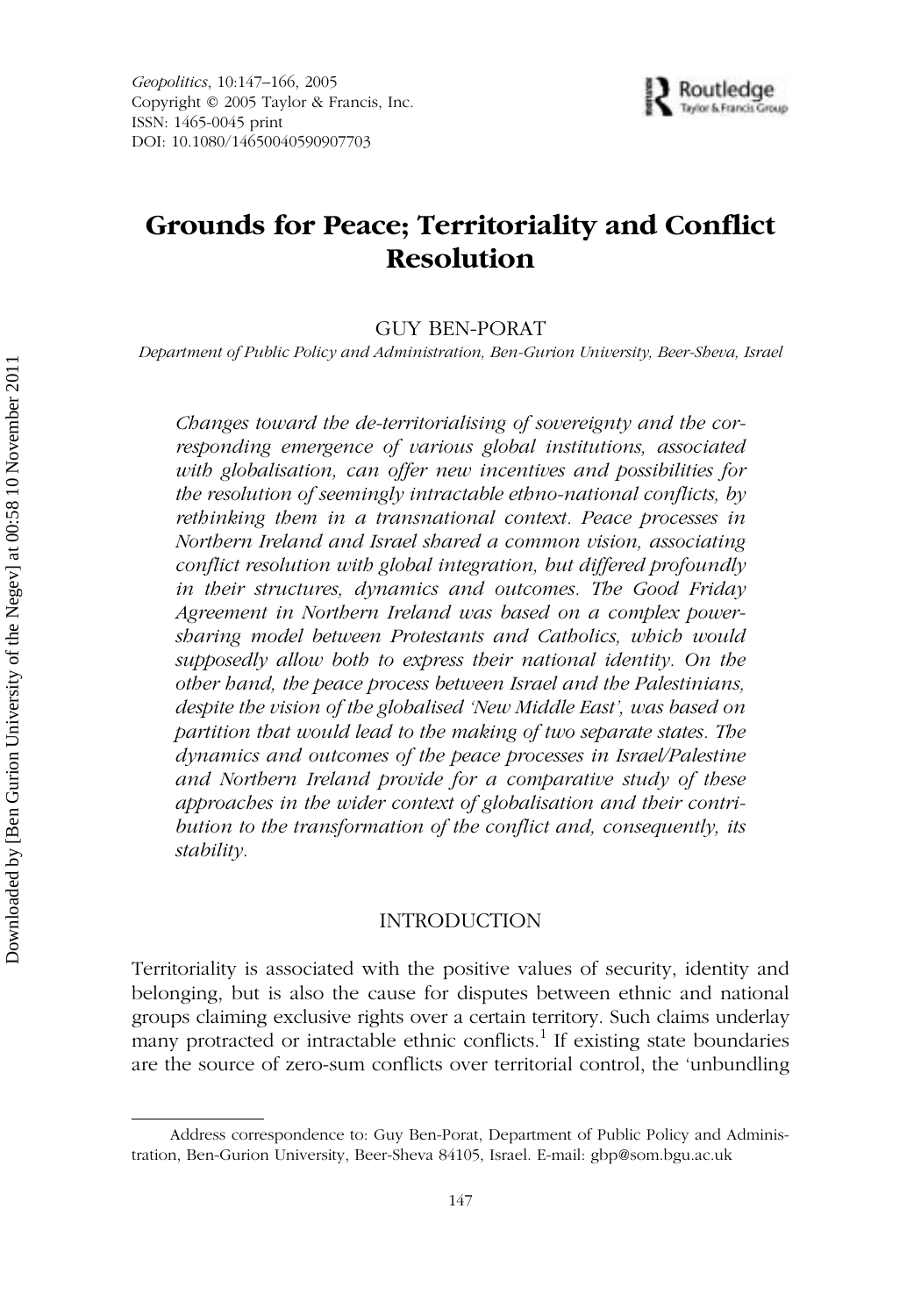of territoriality<sup>2</sup> associated with globalisation seems to offer a handy solution to conflicts that have been considered intractable. The shift of the balance from solely defined territorial politics to non-territorial forms of organisation and identity constitutes a new logic that conjures up the possibilities of new notions of citizenship, democracy, community and government.<sup>3</sup> These changes, toward the de-territorialising of sovereignty and the corresponding emergence of various global institutions, can offer new incentives and possibilities for the resolution of seemingly intractable ethno-national conflicts, by rethinking them in a transnational context. $4$ 

Visions of peace in Israel and Northern Ireland, emerging in the early 1990s and the following peace agreements, seemed to lend support to the arguments that globalisation creates new opportunities to transform seemingly intractable conflicts through their de-territorialisation. The peace processes in Northern Ireland and Israel shared a common vision, associating conflict resolution with global integration, but differed profoundly in their structures, dynamics and outcomes.<sup>5</sup> The Good Friday Agreement in Northern Ireland was based on a complex power-sharing model between Protestants and Catholics, which would supposedly allow both to express their national identity. Essentially, the agreement re-defined the very concept of Northern Ireland.<sup>6</sup> On the other hand, the peace process between Israel and the Palestinians, despite the vision of the globalised 'New Middle East', was based on partition that would lead to the making of two separate states.

Partition and shared governance are two approaches to resolve ethnonational conflicts. The dynamics and outcomes of the peace processes in Israel/Palestine and Northern Ireland provide for a comparative study of these approaches in the wider context of globalisation and their contribution to the transformation of the conflict and, consequently, its stability. The initial agreements in both cases attempted, by different means, to put into motion a process in which a protracted conflict of a zero-sum nature would be transformed. A decade after their initiation, the difference between the two peace processes is significant. In Northern Ireland peace process, despite setbacks and difficulties reflected in the election results in 2003, the region avoided relapsing to violence. Conversely, the Israeli–Palestinian process has violently collapsed and a one-sided partition is about to be enforced by Israel's unilateral building of a fence. The developments of the peace process in Northern Ireland will be used in this article as a backdrop to an understanding of the collapse of the Israeli–Palestinian process. Several questions that engage with territoriality and conflict transformation will be posed. First, why have the sides to the conflict chosen partition/shared governance as a strategy to resolve the conflict? Second, what advantages do the processes draw from global developments? Third, what effect have the strategies chosen had on the dynamics of the peace process and have they been able to change the zero-sum nature of the conflict? And, fourth, what impact have they had on the level of reconciliation and the stability of agreements reached?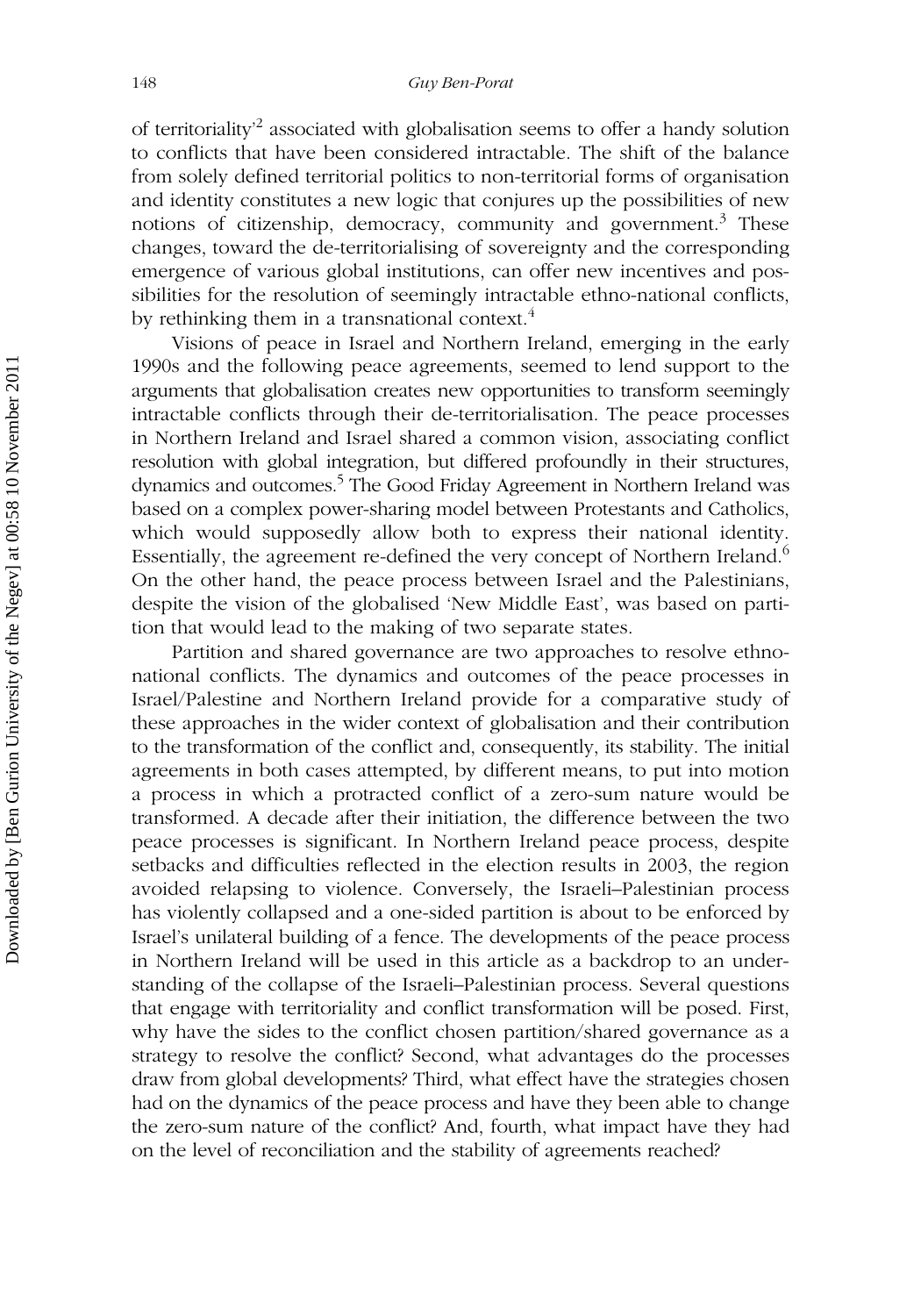### TERRITORIALITY, PROTRACTED CONFLICTS AND RESOLUTION

Territoriality can be defined as a form of behaviour that uses territory as an instrument for securing a political outcome<sup>7</sup> or the geographical expression of power that involves material and emotional requirements and the construction of boundaries that 'give physical substance and symbolic meaning to notions of "us" and "them" and "ours" and "theirs"'.8 Territory is an important component in the formation of social, spatial and national identities. The measure of control over a territory has been constructed as fundamental to a personal and societal control over one's self and expressed most clearly embodied in the modern formations of nations and states.<sup>9</sup> The territorial boundaries of states, however, are often a source of contention as they are contested either by counter claims of other states $10$  or by the existence of ethnic minorities from within who challenge the state's boundaries.<sup>11</sup> As such, exclusive claims of territory, associated with the nation-state, are often the source of conflicts, in which national sovereignty entails a relation of domination and a denial of security, recognition and effective participation to minority groups that are not part of the nation.<sup>12</sup> The asymmetry of power between the powerful group in control of the territory and weaker group(s) denied recognition and a greater share of power within the same territory creates structural conditions that define the nature of the conflict and sets limits to the possibilities of resolution.<sup>13</sup>

Protracted conflicts are long-term, ongoing conflicts that permeate all aspects of society and are perceived to be intractable. They are characterised by the apparently total lack of concern the parties have for each other and by a zero-sum dynamic that renders them impervious to conventional conflict resolution methods.14 While territoriality is often central to the evolution of protracted ethno-national conflicts these conflicts, because of their longevity, violence and asymmetry, extend beyond a specific issue that may be resolved by simple solutions. Protracted conflicts involve not only material interests, but also issues of identity and culture, so a successful resolution must engage with questions of justice, recognition, mutual engagement with the past, and forgiveness. Therefore, the resolution of protracted conflicts is a complex process that must contend with various issues of present, past and future – grievances, trust and mistrust, security concerns, redistribution of resources – and, above all, must provide a formula for transforming the conflict by creating a political framework enabling coexistence and fostering reconciliation. If territoriality and sovereignty are at the core of the protracted conflict, this formula can be based, either on an agreed partition of the territory between the disputants, or on a political framework that would allow them to share it. The formula of peace – an outcome of available resources, existing structures and political decisions – can have important implications for its stability and endurance.

The dynamics of relations between the groups that the agreements set in motion are crucial, because their negotiation and formal signing are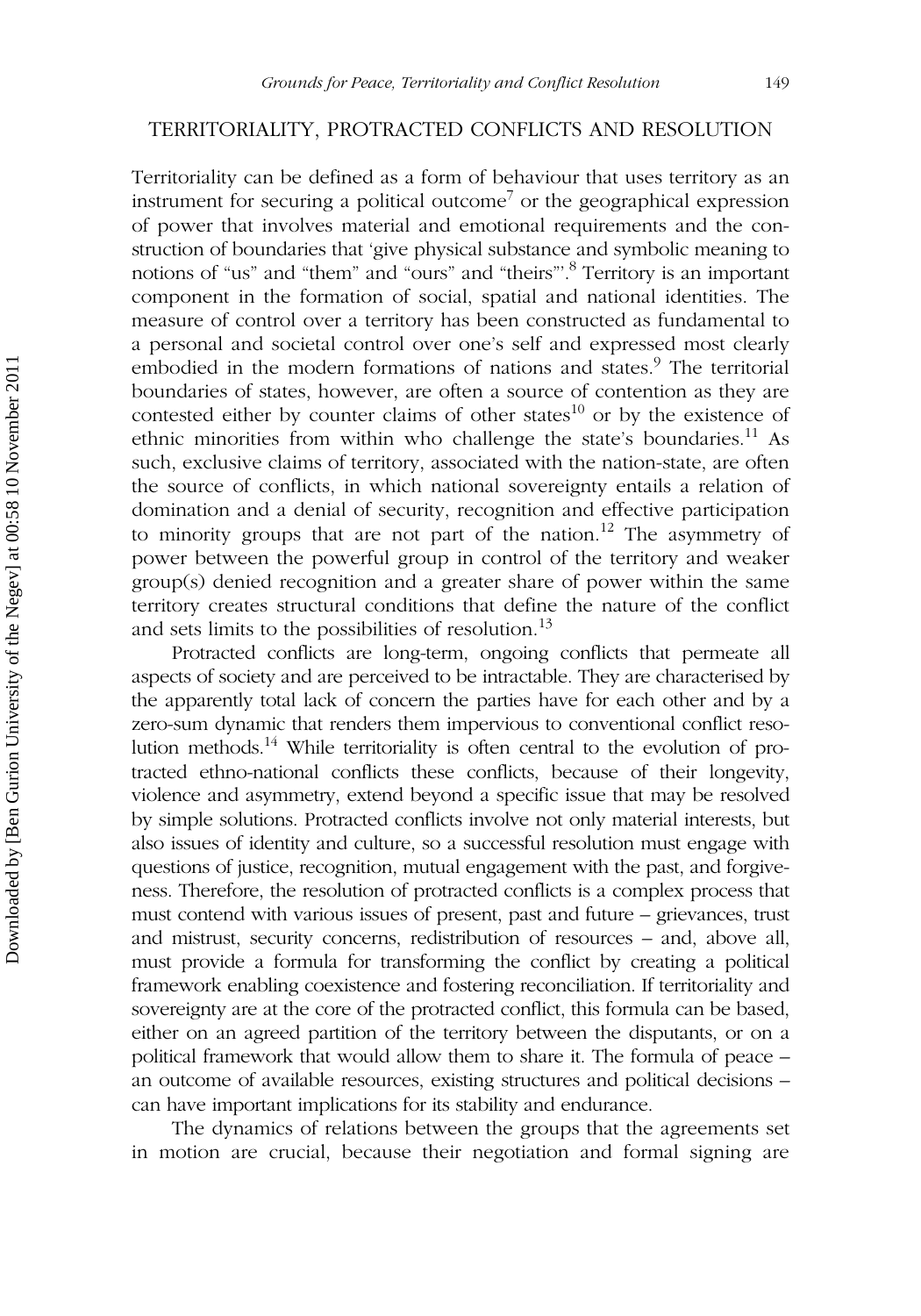rarely an end point. Peace is a long-term process that requires support structures or 'post conflict peace building', to avoid a relapse into conflict.<sup>15</sup> The ability to keep the parties on the track of the peace process and dissuade them from returning to violence depends on the ability to transform the relations from zero-sum to cooperation, recognition and reconciliation. While conflicts can be 'managed' by various means so that violence is minimised this fall short of their transformations, a long-term process that includes changes in attitude towards the 'enemy', mutual confidence building, mutual security and a dialogue that would stimulate the wish to settle the conflict.16 The success of a peace process, therefore, can be measured, first, by its ability to end violence and, second, to create the institutions and support structures that would discourage the parties from taking up arms again.<sup>17</sup>

# PARTITIONS AND POWER SHARING

The idea of partition has recently attracted fresh attention as the inevitable (though not ideal) solution to protracted ethnic conflicts. Before the First World War, partition was a tool of the empires, dividing territories between themselves or using them to strengthen their rule. After the war, partition took place either as devolution of authority granting independence to nations or as a solution to ethnic conflicts perceived to be irreconcilable.<sup>18</sup> Partitions were employed in both Ireland and Palestine, a result of the changing world order after the First World War, and were described as 'divide and quit', a new policy that enabled Britain to relinquish control over territories it could no longer rule.<sup>19</sup> The idea of partition corresponded to the modern ideology of self-rule, namely, that nations are entitled to territorial sovereignty and thus partition was a natural solution for territorial disputes. Thus partitions were used in order to create homogenous, national territorial units. Unfortunately, the geographic reality proved this task all but impossible. In most actual cases of partition, successor states were not ethnically 'pure', often leaving minorities frustrated by boundaries they perceived as unjustly drawn. As a result, the act of partition was often the prelude to new conflicts, as in Northern Ireland and Israel.

The idea of partition regained popularity in the late twentieth century as a solution for the growing number of violent intrastate civil conflicts. The partition of states engulfed in ethnic civil wars, even if accompanied by population transfers, was depicted as the lesser of two evils. Thus, for example, in face of the atrocities of war in the former Yugoslavia, scholars of international relations recommended to American policy makers that they abandon the faith in multiethnic societies and adopt an agenda of partition.<sup>20</sup> Partitions that involve population transfers, or objectionable border adjustments, have been criticised on moral grounds, but their utility for conflict resolution and, to a larger extent, transformation, is also questionable.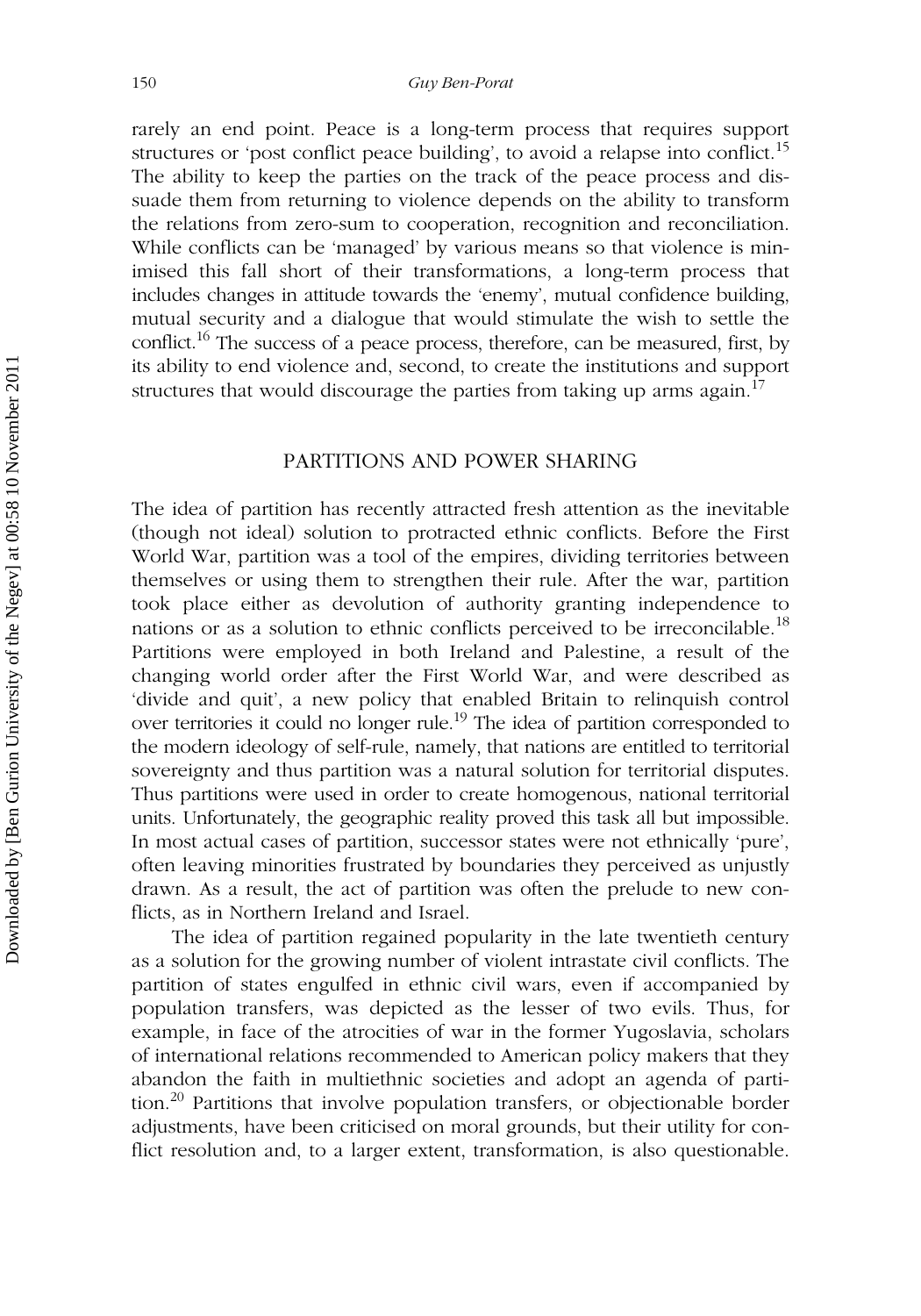Embedded in the framework of territoriality they tend to be zero-sum in nature, rather then transformative and, consequently, despite an illusion of finality, they are often a temporary solution that fails to engage the deep roots of the conflict. Thus, if the boundaries after partition remain disputed, the partition involves the uprooting of populations with material and emotional damage, inequality remains high and is attributed to past injustices or past grievances are not addressed, the partition is likely to contain the seeds of a renewed conflict. These doubts are supported by a recent study that finds that partitions do not help prevent the recurrence of ethnic wars. $^{21}$ 

In contrast to partitions, power-sharing agreements are based on a political restructuring of existing entities and an attempt to change the zerosum nature of the conflict. Traditional power-sharing agreements focused on resource distribution and decision making-processes within the state that transcend the 'winner takes all' formula.<sup>22</sup> These arrangements, as critics have argued, are difficult to achieve and even more difficult to put into practice<sup>23</sup> and, somewhat like partition, they accept at face value the primacy and permanency of ethnic divisions and promote segregation instead of social contact and cooperation. $24$  As such, they are also vulnerable to zero-sum dynamics, in which both sides struggle to maximise their gains at the expense of the 'others'. However, the rethinking of national-territorial sovereignty associated with globalisation may suggest new modes of power-sharing and the 'deterritorialisation' of the conflict, stripping away its territorial base and enabling its transformation.

# GLOBALIZATION AND PEACE

The contemporary 'unbundling' of territoriality,<sup>25</sup> associated with globalisation, creates new incentives and institutions for accommodating formerly exclusive and zero-sum territorial claims. These incentives and institutions apply both to peace processes based on partition and territorial compromise and to those based on power sharing. The emergence of a global economy based on non-territorial entities, such as multinational firms, 'offshore' economic spaces and macro-regional blocs, has significant influence on territoriality.<sup>26</sup> Globalisation, however, is far from being a smooth linear process that erases borders. Rather, it is a process that creates winners and losers with conflicting political agendas and different perceptions of territoriality. Fixed territoriality and effective state sovereignty remain important for those seeking protection from the ravages of the market or a stable source of identity and belonging. While borders are blurred by global flows, they are re-drawn by ethnic and class tensions. Resistance to globalisation promotes not only de-commodification for social protection, but also re-territorialisation and re-nationalization.<sup>27</sup> Thus, territorial conflicts and sovereign states are very much a part of the present but, with the exercise of caution, new incentives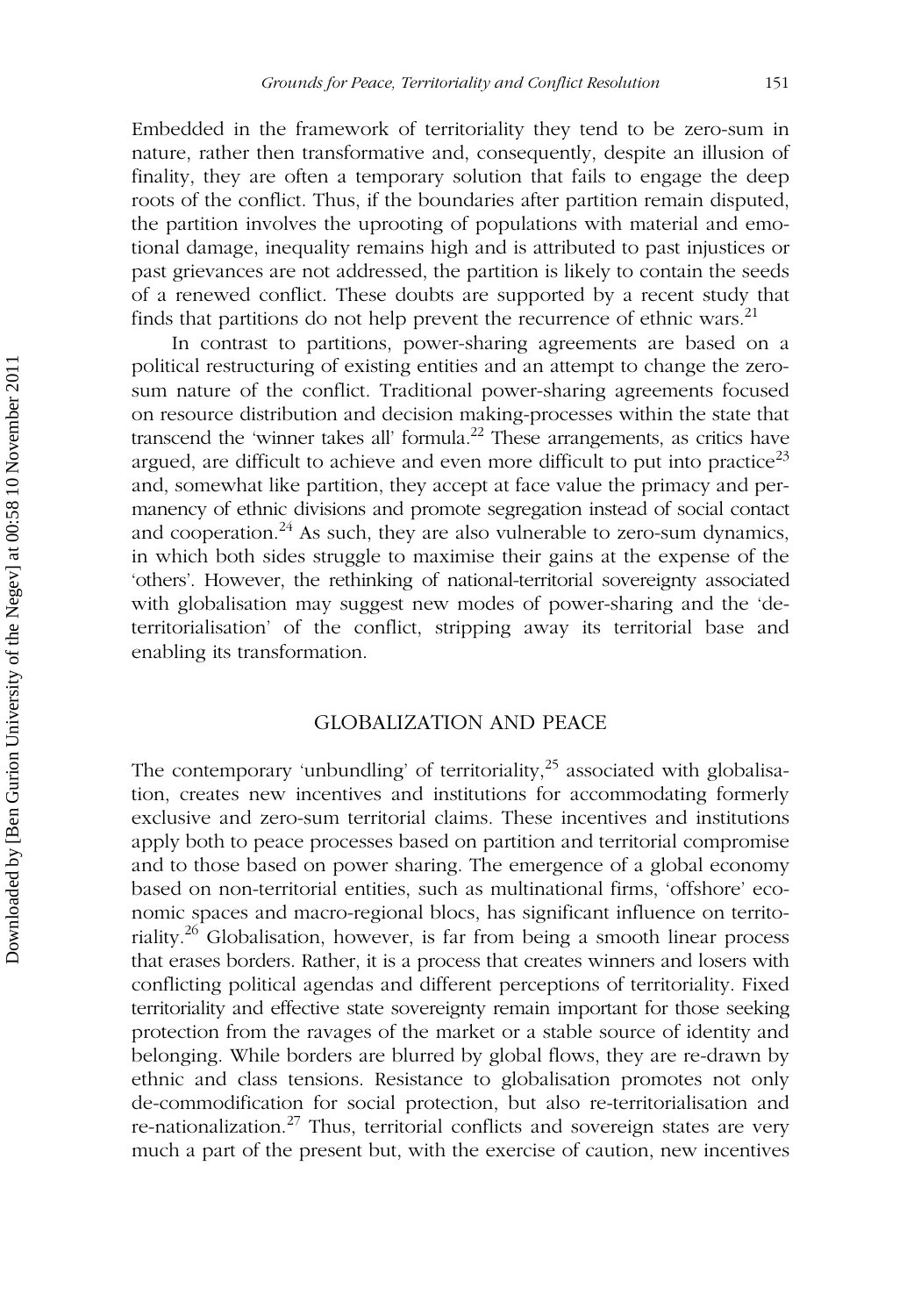and institutions associated with globalisation can influence – although in a variety of ways – the resolution of territorial conflicts.

In a world of global production networks, access to capital and technology depends on strategic alliances with those who control global production networks, rather than on control of any particular piece of territory.<sup>28</sup> Accordingly, access to the emerging system of political cooperation and economic development among the major states could be major source of inducement for peace.<sup>29</sup> 'Peace dividends', the term commonly used to describe the incentives for conflict resolution, are portrayed in win–win terms; namely, that entire regions across communities would benefit from global integration. Economic incentives may increase the chances for compromises but, especially if they are unevenly distributed, do not necessarily resolve the conflict.

Globalisation, therefore, can positively influence peace processes based on partition or power sharing agreements by creating incentives for compromise. But, while globalisation can create new incentives that set peace process in motion, it may in the longer run implicate differently each type of agreements. Partition agreements, even in the context of globalisation, can maintain the zero-sum nature of the conflict, especially if peace dividends are unequally distributed between the parties. Power-sharing agreements, on the other hand, can draw on the unbundling of territoriality associated with globalisation as a new organising principle of political and social life that extends beyond the material benefits. Specifically, the development of regional and transnational entities can provide new non-territorial political frameworks with fresh opportunities for minority groups, for participation and the assertion of identity. Additionally, technological, economic and political developments create new possibilities for the practice of governance, citizenship, democracy, individual and communal rights.

Drawing on these developments, power-sharing agreements carry greater potential for conflict resolution than agreements based on partition. Two qualifications are necessary. First, while power-sharing agreements have transformative potential they can also turn into zero-sum negotiations that replicate the conflict. Second, power-sharing and partition are not necessarily à-la-carte choices for leaders of the rival parties. Rather, the choice is shaped by histories, political economy, third parties and other factors beyond leader's control. Explaining success or failure of the peace processes, therefore, must account for the context in which they developed and related advantages or disadvantages.

## SETTING THE QUESTIONS

Territoriality bears directly on the nature and dynamics of protracted conflicts, where disputants make exclusive claims for control. As described above,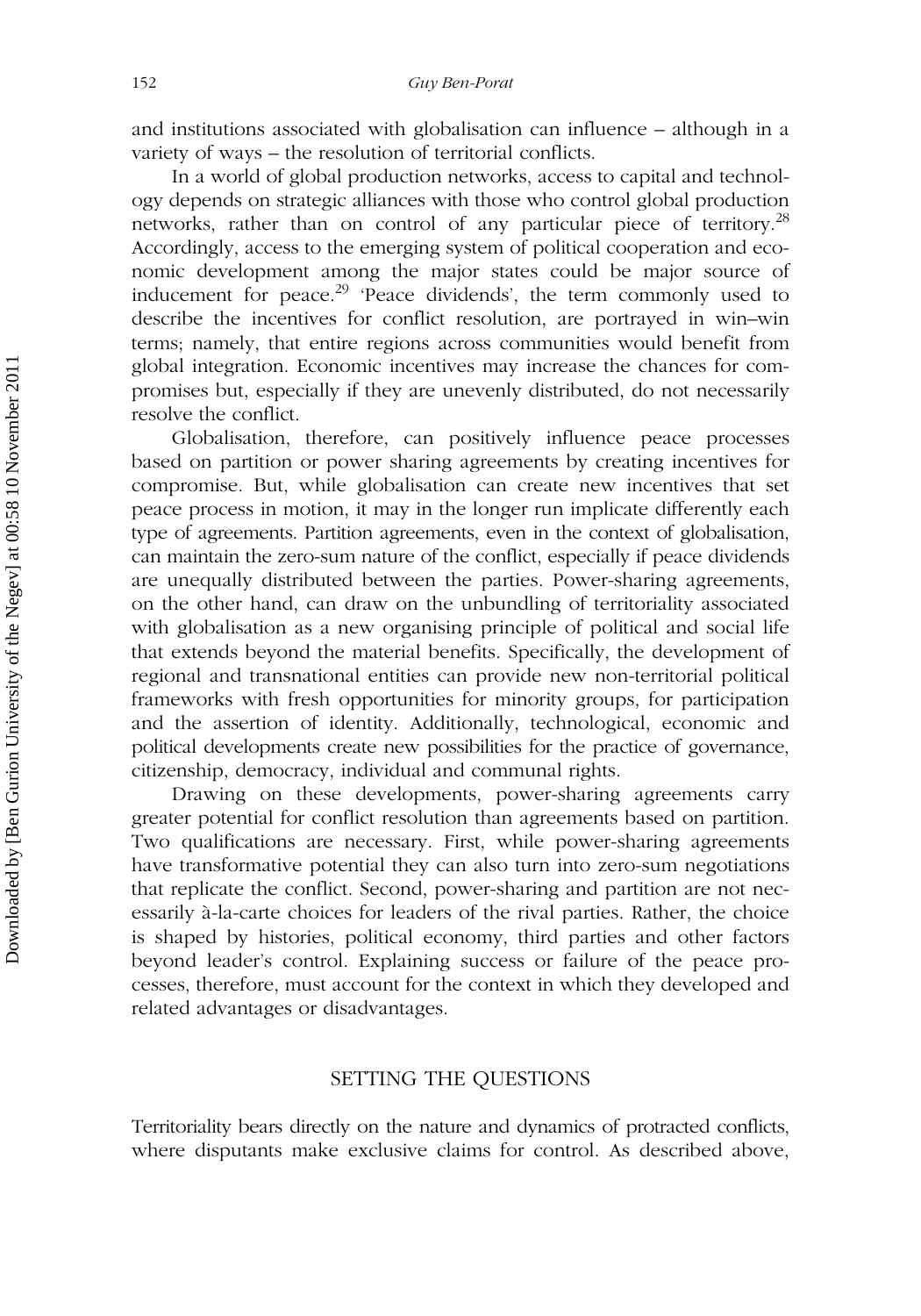power sharing and partition are two paths for conflict resolution, based on different rationales that prescribe a different future. The discussion of the conflict transformation of partition and power-sharing must take into account the context of globalisation, in which parties to conflicts and the peace process interact, as it implies new incentives and institutions upon which conflict resolution can draw. The purpose of the body of this article, based on two case studies, is to examine, first, how the path for conflict resolution was determined, and, second, what were the implications of the path upon which each process was set.

The general hypotheses is that the stability of the peace process depends to a large extent on the ability of the parties to transform and overcome the zero-sum nature of the protracted conflict and that, consequently, non-partition agreements have a greater potential for transformation. The peace processes in Israel/Palestine and Northern Ireland used in this work, provide textbooks examples of partition and shared government on the one hand but, on the other, share many characteristics in their earlier stages that justify comparison. The different outcomes, relatively low levels of violence and greater stability in Northern Ireland and the violent collapse of the peace process in Israel/Palestine, can be related to the paths chosen.

After describing the similarities of the visions and initial stages of the two peace processes in the next section, the article will explain the Northern Ireland case as an example of a non-partition solution that drew on regional and global resources and managed to partially transform the conflict. The Northern Ireland peace process will serve as the backdrop to analyse the collapse of the Israeli–Palestinian process. The following section will demonstrate that partition overshadowed all other aspects of the Israeli-Palestinian peace process and reproduced the zero-sum dynamic of the conflict. I will conclude with a discussion of Israel's unilateral building of a fence and its implications for future peace.

## VISIONS OF PEACE

The dramatic unfolding of the peace processes in Israel and Northern Ireland in the 1990's seemed to confirm the relation between globalisation and peace. The visions of peace that emerged in Israel/Palestine and Northern Ireland highlighted changes associated with globalisation: the declining value of territory, the rising value of economic integration, the benefits of regional cooperation and the expansion of transnational networks. Shimon Peres' idea of the 'New Middle East' captured the promise of globalisation, arguing that in the world of the twenty-first century new security constraints override national concerns and diminish the importance of borders. Under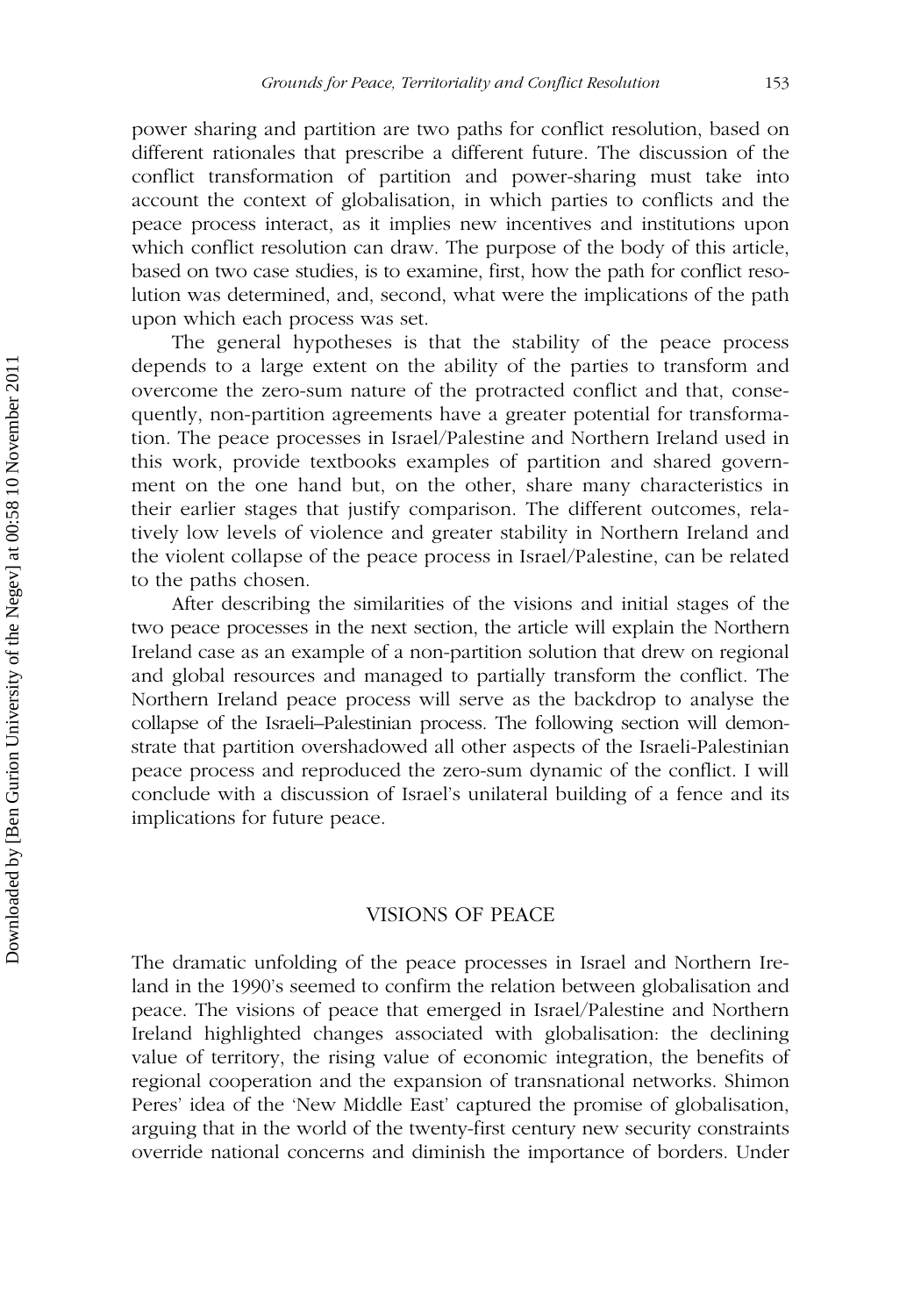these new conditions, Peres argued, relations in the Middle East could shift from a zero-sum conflict into an all-advantageous peace.

If war is the source of regional distress, the one and only solution is peace. In addition to the direct economic advantages of peace, a wide spectrum of fantastic opportunities will open up, with backing from local and foreign sources as well as government and international aid. It will take a generous infusion of capital to create a lasting peace. But not only will the investors and producers benefit, the consumers – the thousands who now live under poor conditions – will gain. The continued advance towards economic compatibility among the countries of the region will enable the ultimate establishment of a regional system aimed at growth, development and prosperity.<sup>30</sup>

In Northern Ireland, similar ideas were rising among the Protestant business and middle classes, concerned with the economic situation and the general deterioration of living conditions. Strengthening economic ties with the south, involvement with the EU, and resolution of the conflict, was part of an agenda shared by a growing number of Protestants. These ideas were best articulated by John Hume, leader of the Catholic SDLP which, since the 1990s, had advocated a policy of a 'United Ireland in an EC context'. Quick to catch on the rhetoric of the EU and globalisation to advance their cause, their statement closely resembled the 'New Middle East'.

As we enter the 21st century, the world around us is changing fast. The old social and economic model of individual nation states is being superseded in the West by a model of a Europe of the Regions, with those Regions vying with one another for business and wealth … If the strategy is to be meaningful, it must be set firmly in an all-island and, indeed, a European context. It could even be argued that it should be set in a global context.<sup>31</sup>

The possibility of attracting multinational capital and supra-national subsidy (via the EU), argued Hume, changes the conflict from a 'zero sum game' to 'the prospect that bitter conflict is replaced by cooperation and partnership without anyone being cast as victor or vanquished and without anyone losing distinctiveness or identity'.<sup>32</sup>

Perceptions of peace in Israel and Northern Ireland seemed to converge on the virtuous cycles of globalisation and peace with the benefits stemming from global integration and the declining value of territoriality. Moreover, already in the earlier stages of the peace processes (the 1993 agreement in Israel and the 1994 cease fire in Northern Ireland) a dramatically improved economic climate seemed to confirm the predictions. But, as will be demonstrated below, the peace processes differed in their formulae, dynamics and, consequently, their outcomes.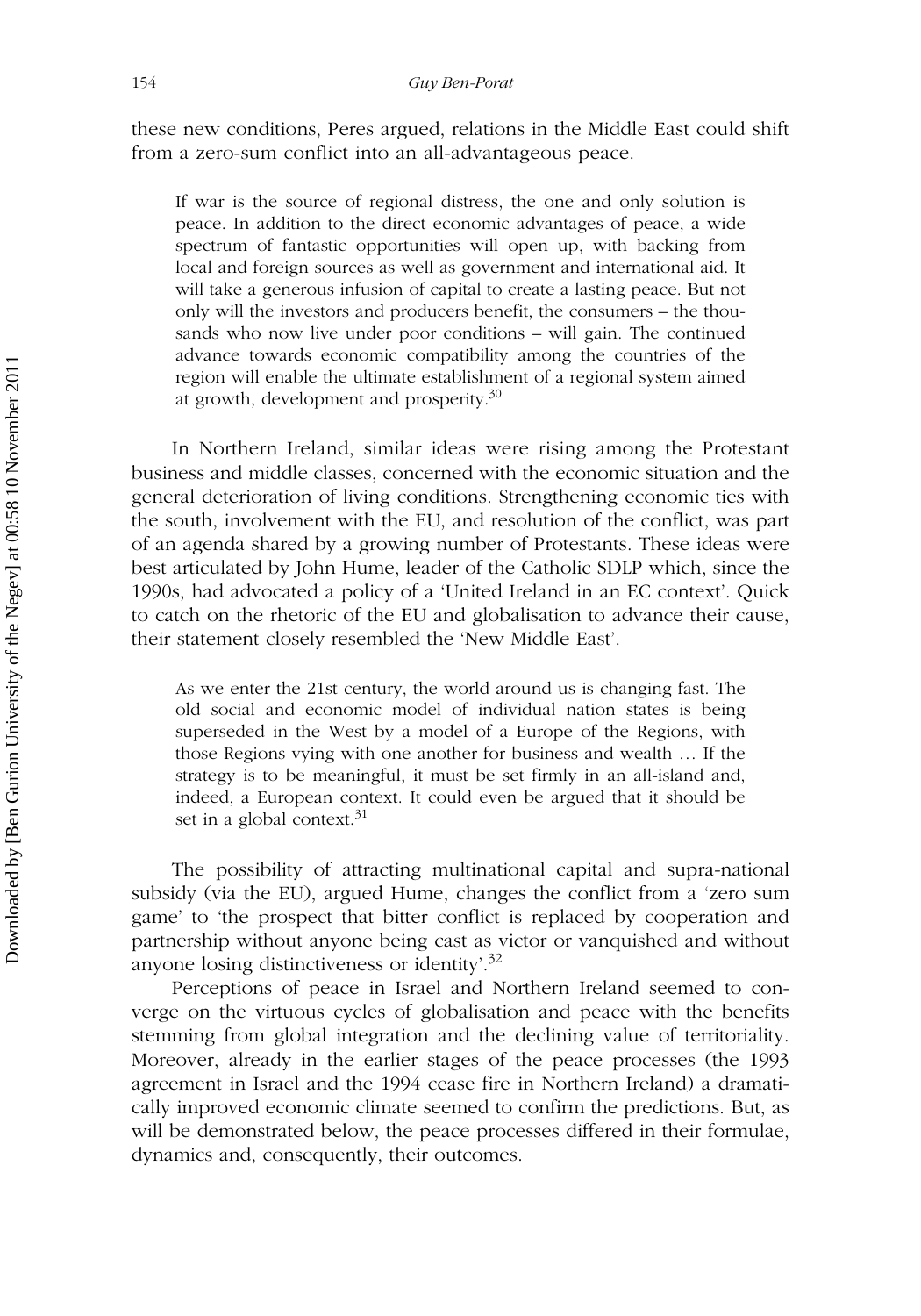# THE GOOD FRIDAY AGREEMENT – CONCEPT AND DYNAMICS

The conflict in Northern Ireland is the result of what has been described as a textbook example of state- and nation-building failure. Because neither partition, which would require wide population transfers, nor power sharing seemed feasible the conflict was perceived as intractable. Power-sharing or consociationalism seemed impossible, because of the geographical intermix that was preventing autonomy, high levels of political, social and economic inequality between the groups and, above all, because of the unequivocal demands by the unionists to maintain the status of Northern Ireland and by the nationalists to unite the north with the Republic. The collapse of the Sunningdale Agreement in 1973 confirmed the inapplicability of power sharing.

Surprisingly, the Good Friday Agreement (GFA) reached by the parties, four years after the cease-fire of 1994, was described as the 'clearest example of fully blown consociationalism that exists today'.<sup>33</sup> Critics of the agreement argue that it falls short of a deep-reaching conflict transformation because it institutionalises the ethno-national divisions, rather than striving for their elimination or reduction. $34$  Defenders of the agreement argue that it promotes mutual respect and peaceful coexistence and, as such, could in the future promote the transformation of identities.<sup>35</sup> The agreement, on the one hand, affirmed the territorial divisions as the first strand providing for a democratic assembly for a sovereign Northern Ireland. But, not only did the democratic structure of the future Northern Ireland incorporate consociational elements, the second and third strands of the agreement re-established its relationship with both Britain and the Irish Republic and 'de-territorialized' Northern Ireland.

While the agreement provided for the essential tenants of consociationalism – a grand coalition, power sharing, cultural autonomy and group vetoes<sup>36</sup> – its potential to transform the conflict rests on a changed context within Northern Ireland<sup>37</sup> and wider supportive regional and global settings. Significant changes within Northern Ireland include the demographic balance pointing towards a future Catholic majority, social and economic advancements made by Catholics, a troubled economy and a 'hurtful stalemate', an overall acknowledgement that violence has failed to advance the cause and that non-resolution is costly. The de-territorializing aspects of the agreement and its being embedded in wider regional and global settings that foster a new dynamic created opportunities missing in previous attempts at reconciliation.

The improving relations between the UK and Ireland were formalised in the 1985 agreement that allowed a role for Eire, the Republic, in designing the future of Northern Ireland and affirmed that Britain was not interested in remaining in Ireland. Essentially, both governments stated that they had no territorial claim to Northern Ireland and that its future had to be decided by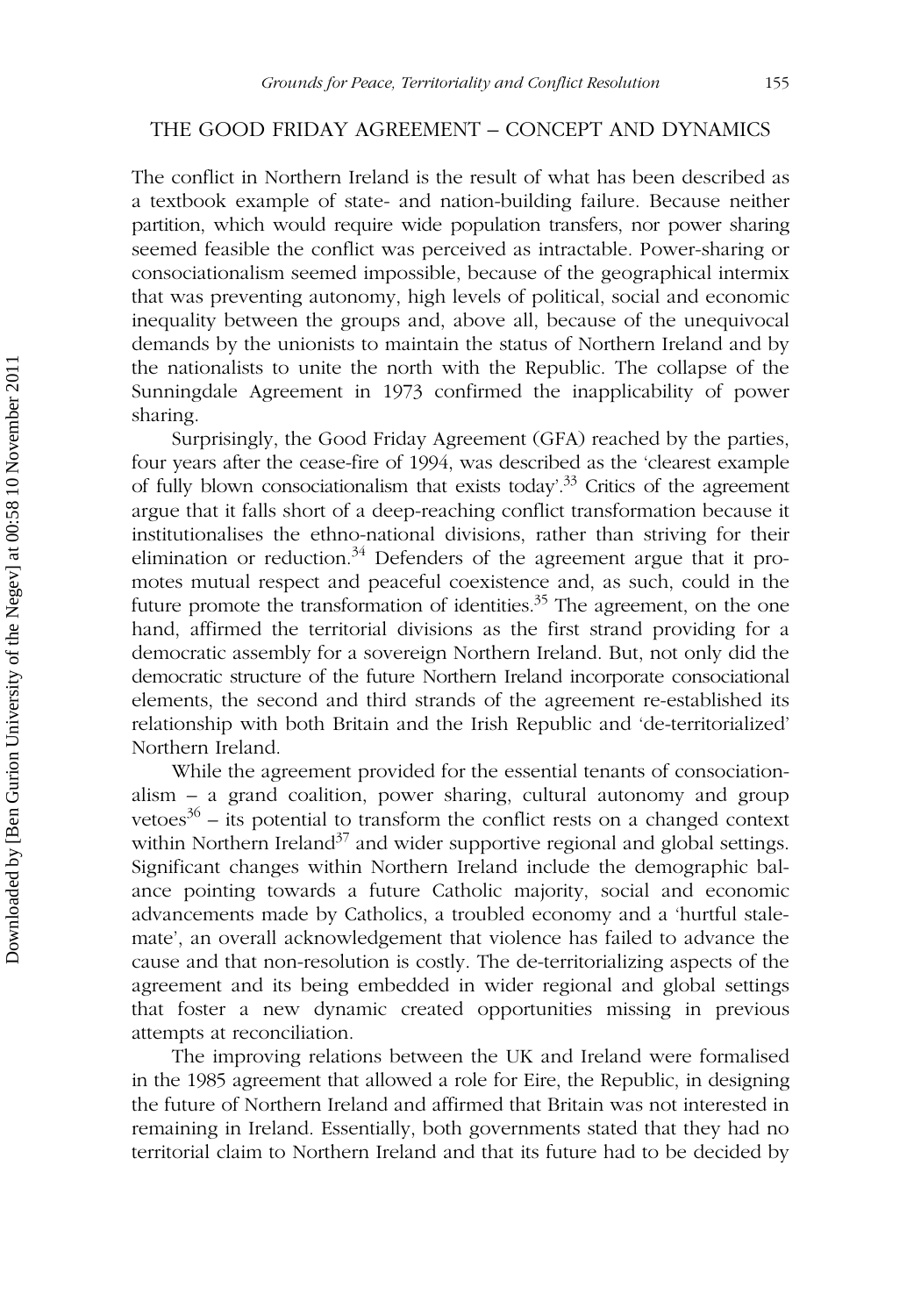its people. In a joint declaration issued by the two governments in 1993, Britain stated again that it had 'no selfish strategic or economic interest in Northern Ireland' and pledged to uphold the democratic wish of the people of Northern Ireland – including the possibility of a united Ireland achieved by peaceful means. The Irish government reciprocated by committing itself to the wishes of the people of Northern Ireland and stating that it 'would be wrong to impose a united Ireland, in the absence of the freely given majority of the people of Northern Ireland'.<sup>38</sup> The change introduced in the Irish constitution reflected the de-territorialising developments. If the old Article 2 stated that: 'The national territory consists of the whole island of Ireland, its islands and territorial seas', the new article set an example of de-territorialisation:

It is the entitlement and birthright of every person born in the island of Ireland, which includes its islands and seas, to be part of the Irish nation. This is also the entitlement of all persons otherwise qualified in accordance with law to be citizens of Ireland. Furthermore the Irish nation cherishes its special affinity with people of Irish ancestry living abroad who share its cultural identity and heritage.

The EU's social and economic integration, especially since the Single European Market was completed in 1992, has provided another cycle with new incentives and institutional support for peace. Cross-border links between north and south, previously rejected by unionists in the fear that they would lead to unification, could now be presented as an application of European cross-border cooperation in the British–Irish context.<sup>39</sup> The impact was most evident in the business class, who saw the immediate benefits of the EU. The development of the EU, therefore, could be argued to work against the very logic of the territorial conflict and to provide a safeguard against future political-demographic developments. The incentives and institutions associated with the EU have made cooperation between the communities not only legitimate but also rational. Within the 'neutral' EU context, groups campaigning over issues like unemployment, environmental protection and women rights could establish networks of cooperation.

The GFA institutionally anchors the relation of Northern Ireland to both the Republic and the UK and leaves the sensitive issue of sovereignty to a decision by the majority of the people of Northern Ireland. Thus, on the one hand, the contemporary status of Northern Ireland is affirmed and legitimised, and, on the other hand, their remains a possibility for a change in the future, based on a majority decision. This flexibility answers both Protestant and Catholic demands and is accompanied by two safeguards. First, any future majority decision will be founded on

the principles of full respect for, and equality of, civil, political, social and cultural rights, of freedom from discrimination for all citizens, and of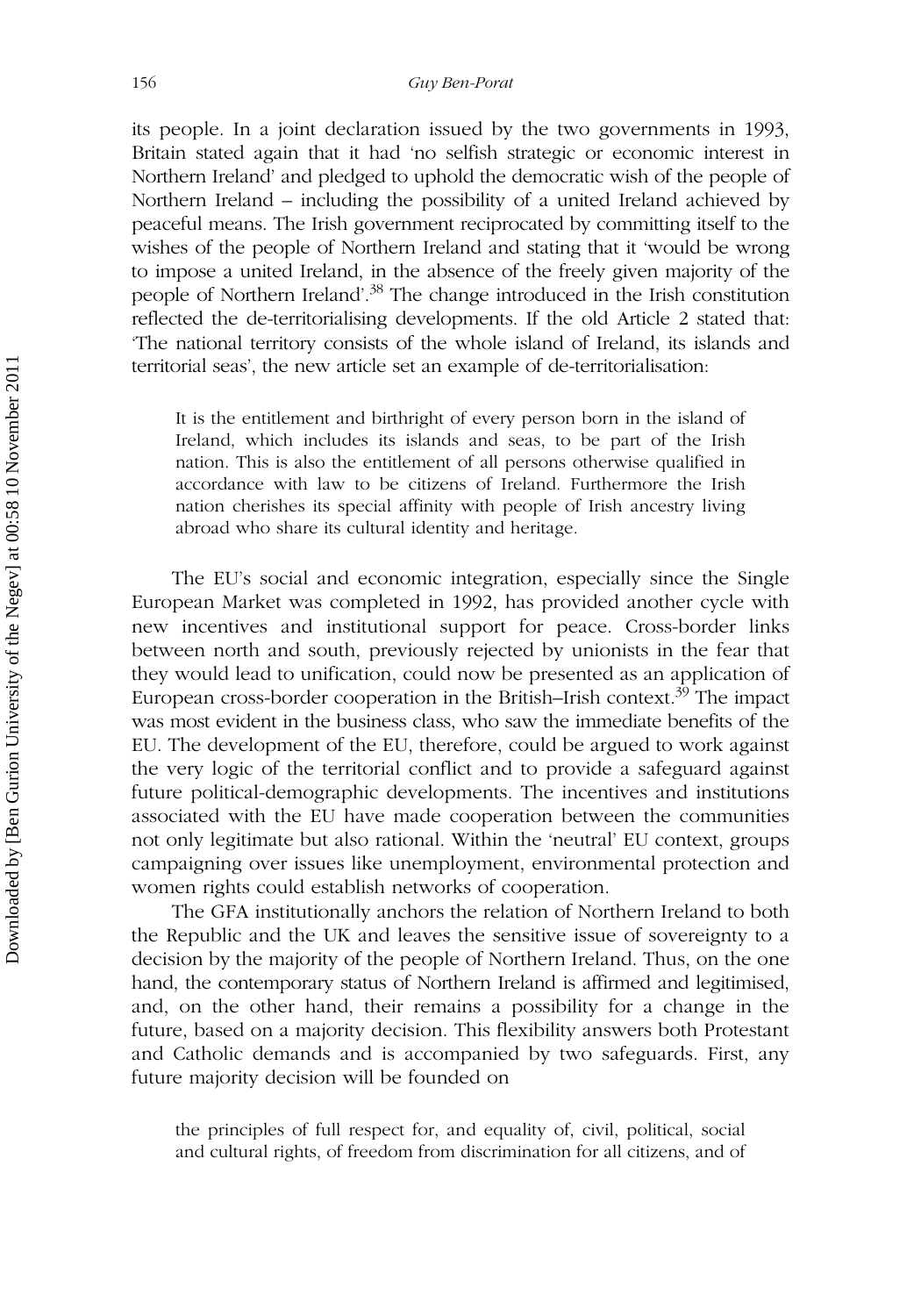parity of esteem and of just and equal treatment for the identity, ethos, and aspirations of both communities.  $(1, v)$ 

And, second, the people of Northern Ireland can choose between British and Irish identity and citizenship, a right unaffected by any future change in the status of Northern Ireland (1, vi).

The three strands of the agreement (democratic institutions in Northern Ireland, North–South Ministerial Council and a British–Irish Council) balance each other and create a complex form of sovereignty that redefines the very concept of Northern Ireland. The constitutional change is complemented by attention to a wide range of specific issues that pertain to everyday life and are central to the transformation of the conflict. Institutions like the human rights commission, statutory equality commission and a commission for police reform address issues of equality, human rights, policing and justice. Other issues addressed included sustained economic growth, social inclusion, planned economic development, strengthening of anti-discrimination legislation and a progressive elimination of the differential unemployment rates between the two communities. Respect, understanding and tolerance for linguistic diversity are also acknowledged, backed by the Council of Europe Charter for Regional or Minority Languages, for the promotion and facilitation of the study and use of the Irish language. Finally, reconciliation is also addressed through support for organisations that promote engagement, mutual understanding and respect between the communities.

The GFA, therefore, seemed to de-territorialise the conflict and supply both parties with a potentially satisfactory formula of citizenship and sovereignty. For the Protestants, the agreement provides legitimacy for the existence of Northern Ireland and a hope for the end of violence, economic regeneration and an improved quality of life. For Catholics, it provides a chance for the ending of structural inequality, stronger linkages with the Republic and a greater respect for their culture. If the peace holds, therefore, nationalists can claim that they have achieved their goals – cultural, economic and political – without formal sovereignty that becomes of relatively little importance. Similarly, Protestants can claim that they have managed to achieve peace at the price of a relatively small reduction in their status.

However, despite the initial success of drafting, signing and approving the agreement in a referendum, the actual implementation has proven difficult. First, specific issues like the decommissioning of arms by the IRA and other groups, and police reforms, remain unresolved, leading to a series of setbacks and leaving the agreement vulnerable to its opposition. Second, sovereignty is still regarded as an issue on which it is difficult to compromise. Third, while a growing number of people identify themselves in non-sectarian terms, politics and society in Northern Ireland are still very sectarian in nature, with limited success for parties outside the ethno-national blocs and with no swing voting between the two blocs. Fourth, there are no indications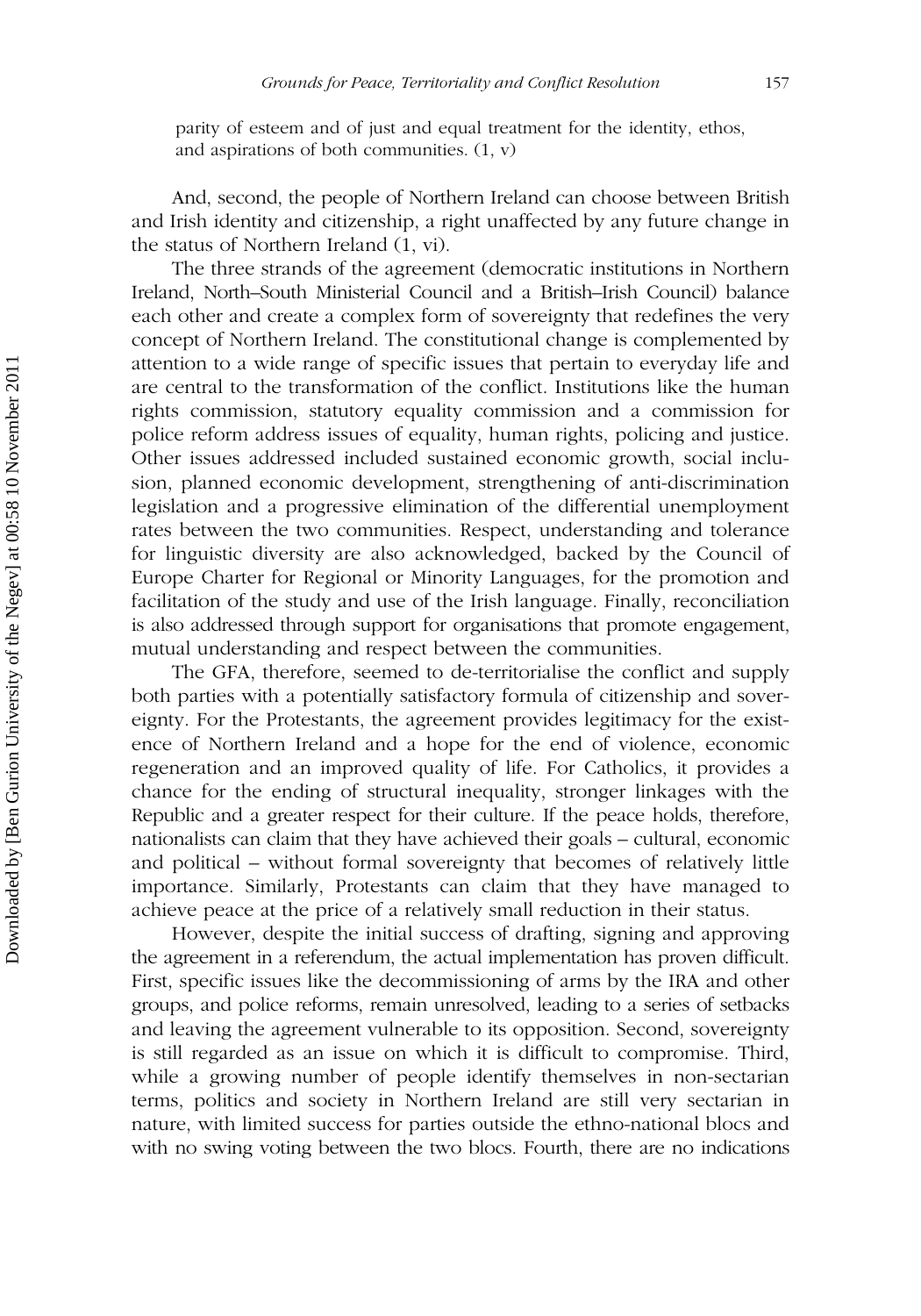that the two communities desire to mix and form a new cross-cutting identity.<sup>40</sup> And, fifth, as a result of all the above, genuine reconciliation, despite the efforts made, is still limited. $41$ 

The enduring accomplishment of the peace process, despite the setbacks discussed above, is the establishment of a consensus for non-violent dialogue.<sup>42</sup> This change can only be explained by the dynamic that has significantly reduced the zero-sum nature of the conflict, even if falling short of reconciliation. The framework of the agreement and the wider developments discussed above have expanded the space for the development of civil society that involves both communities. There is an emerging 'politics of civil society' and about 5,000 voluntary and community groups, many working to transform the conflict, as well as a rise in the number of cross-community reconciliation and contact schemes concerned to break down sectarian boundaries, including the churches and trade unions involved.<sup>43</sup>

Thus, the balance sheet of the GFA is mixed with, on the one hand, significant steps towards reconciliation and, on the other hand, unresolved issues that threaten to derail the peace process. The difficulties in the agreement were reflected in the continuous difficulties of the elected assembly and in the elections of 2003 when the radical parties in both sides gained strength. Obviously, the non-territorial character of the agreement forces continuous engagement between the parties that could result in a renewed conflict, since Catholics and Protestants are still parties to an unresolved dispute. But, the agreement's ability to accommodate, even if temporarily, the territorial demands of the parties, together with an extensive period of cooperation, drawing on global and regional resources, could, in the long run, transform identities and lead to 'normal politics' in which the divisions are on 'issues' rather than solidified 'identities'.

# ISRAEL: PEACE AND PARTITION

The Israeli–Palestinian conflict, reached a painful stalemate in the late 1980s after the Palestinian uprising (*Intifada*) has taken its toll on both sides and contributed to their realisation of the limits of force and the cost of the conflict. Two competing discourses of peace had been operating since the early 1990s in Israel. The first, the New Middle East, outlined a concept of peace based on regional cooperation, global economic integration and the declining value of territorial issues. The second, based on what was described as realpolitik perceptions and on demographic concerns, outlined a peacebased on partition. While the rhetoric of the New Middle East remained in the background of the peace process, with the reality of the regional setting and the structural relations between Israel and the Palestinians, both less favourable then the Northern Irish setting, partition gradually overshadowed cooperation.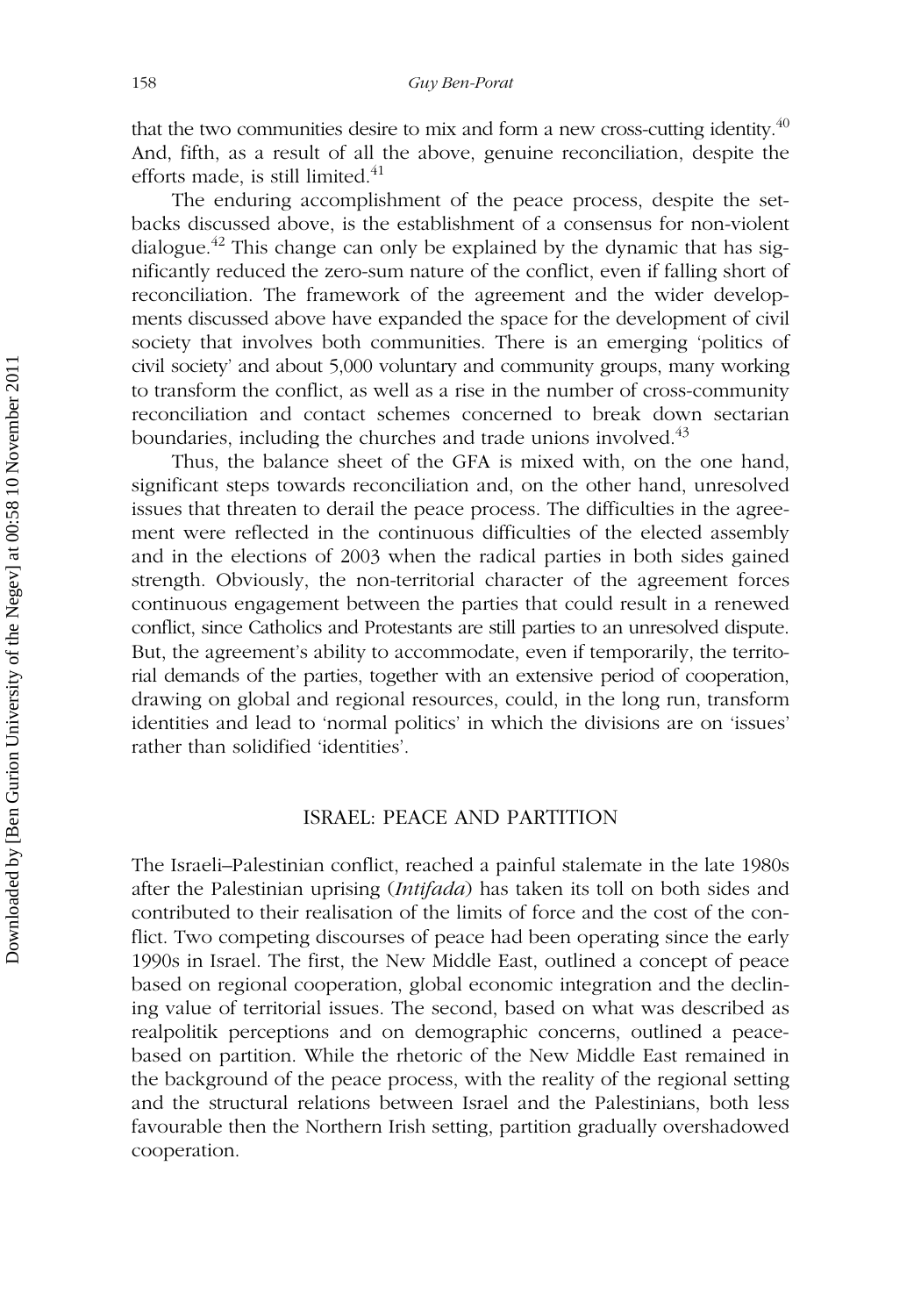The Oslo Agreement between Israel and the PLO, signed in 1993, attempted to set forth a peace process that would be based on mutual recognition, co-existence, mutual dignity and security. The two sides agreed to the establishment of a Palestinian Interim Self-Government Authority for a transitional period not exceeding five years, leading to a permanent settlement and an eventual implementation of Security Council Resolutions 242 and  $338<sup>44</sup>$  Partition seemed to be the logical solution, answering both Israel's desire to maintain its Jewish status and the Palestinian demands for independence. Three significant obstacles, however, challenged the possibility of partition. First, since the 1970s Israel has built a system of settlements across the West Bank and Gaza, so by 1993 over 100,000 Israelis were living on the land of what was supposed to be a Palestinian state. Second, Palestinians who fled or were deported from Israel in the 1948 war were demanding, for themselves and their progeny, 'the right of return' from the refugee camps and other places of habitation to their original homes. And, third, both sides were laying uncompromising national and religious claims to the city of Jerusalem.

The core of the agreement was a partition of land and good neighbourly relations between Israel and the Palestinians, based on six strategic elements: gradual implementation and evolving negotiations, a shift from unilateral security to security cooperation, advancement of political separation through support of the Palestinian entity, making peace with Jordan, establishment of relations with the countries of the region and the mobilisation of global support. $45$  The agreement attempted to maintain a balance between cooperation and partition. Partition was to be achieved gradually, through a series of interim agreements involving Israeli withdrawal and established cooperation. The difficult issues mentioned above, which could not be resolved at this stage, were deferred to a later stage, in hope that trust and cooperation built in the interim agreements would facilitate their resolution.

Cooperation was central to the agreement, but with a lack of a supportive regional framework and the deep structural inequalities between Israelis and Palestinians, it became dependent upon, and secondary to, partition. The regional development of a 'new Middle East' was the supposed *outcome* of a successful peace process, rather then a supportive existing framework, like the EU. While the idea gained some popularity among Israeli policy makers and business elites, Arab counterparts were concerned about Israeli economic domination and were often reluctant to cooperate. Overall, because regional cooperation depended upon the political developments of the peace process, its contribution was, at most, limited. Cooperation between Israelis and Palestinians was no less difficult. After 25 years of occupation in which Palestinians were deprived of citizenship rights and employed as day labourers in the Israeli market, Israelis and Palestinians had few, if any, opportunities to meet Israelis as equals. With the remaining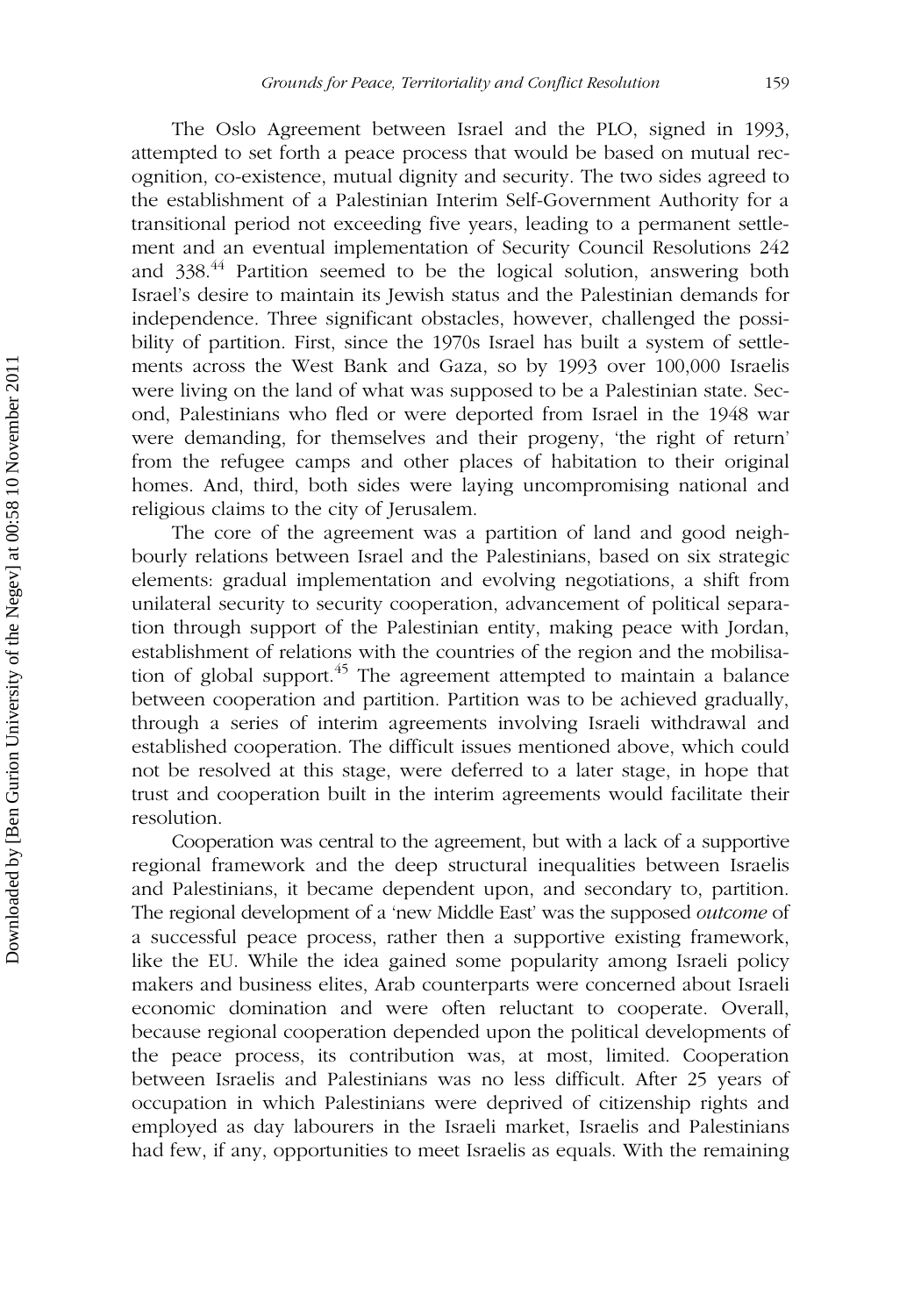high levels of inequality and mistrust, cooperation had to be 'invented' and inserted to cross the economic, cultural and political divide.

In its early stages, under the influence of the New Middle East, policy makers hailed global integration and economic growth as the common interest of Israel and the Palestinians. The signing of the Oslo Accords indeed led to an improved business confidence, significant economic growth and hastened the globalisation of the Israeli economy. These peace dividends, however, like many developments associated with globalisation, were unevenly distributed among Israelis and were practically non-existent for most Palestinians whose economy was nowhere geared to global integration. Israeli response to Palestinian terrorist attacks by the imposition of a series of closures on the territories further undermined the Palestinian economy and diminished the prospects of peace dividends. Security cooperation fared even worse than the economic level, as even common goals were difficult to agree upon. Early cooperation ended due to Israel's demand that the Palestinians take measures against the Islamic fundamentalist groups and Palestinian reluctance to cooperate without advancement in the peace process. Israel's resort to unilateral measures of closures in reaction to terrorism has been perceived by the Palestinians as unjust collective punishment, adding to their mistrust and frustrations, and further diminishing their motivation to cooperate.

With limited cooperative measures, the peace process has gradually focused on the partition and developed a zero-sum dynamic of territoriality that neither approaches transformation and nor brings the sides any closer to agreement on the issues not subject to partition. The core of the peace processes has became a series of agreements, based on Israeli redeployments the extent of which has been a constant source of tension between Palestinian demands for sovereignty and Israel's security demands. The negotiations, as an Israeli representative described them, were overburdened by the tension between 'the commitment to a new partnership and the lingering mentality of a zero-sum game'.<sup>46</sup> With the deferral of the thorniest issues to the final status negotiations both sides were concerned with expanding their gains and were frustrated with the tactics of the other side. The Palestinians were expecting to reach the final status negotiations after most of the West Bank and the Gaza Strip territories had been transferred to their control, while Israel was aiming to retain more territories as negotiation cards for the final status agreement. During the negotiations, Israel's final status plans remained obscure, not only to the Palestinians, but even to the Israeli negotiators who, lacking sufficient knowledge of the strategic aims, adopted a hard line approach on tactical issues that led to crises with the Palestinians, often resolved through the direct intervention of Yitzhak Rabin or Shimon Peres.<sup>47</sup>

The Palestinian expectations that the interim agreements would transfer maximal territorial control to the newly established Palestinian Authority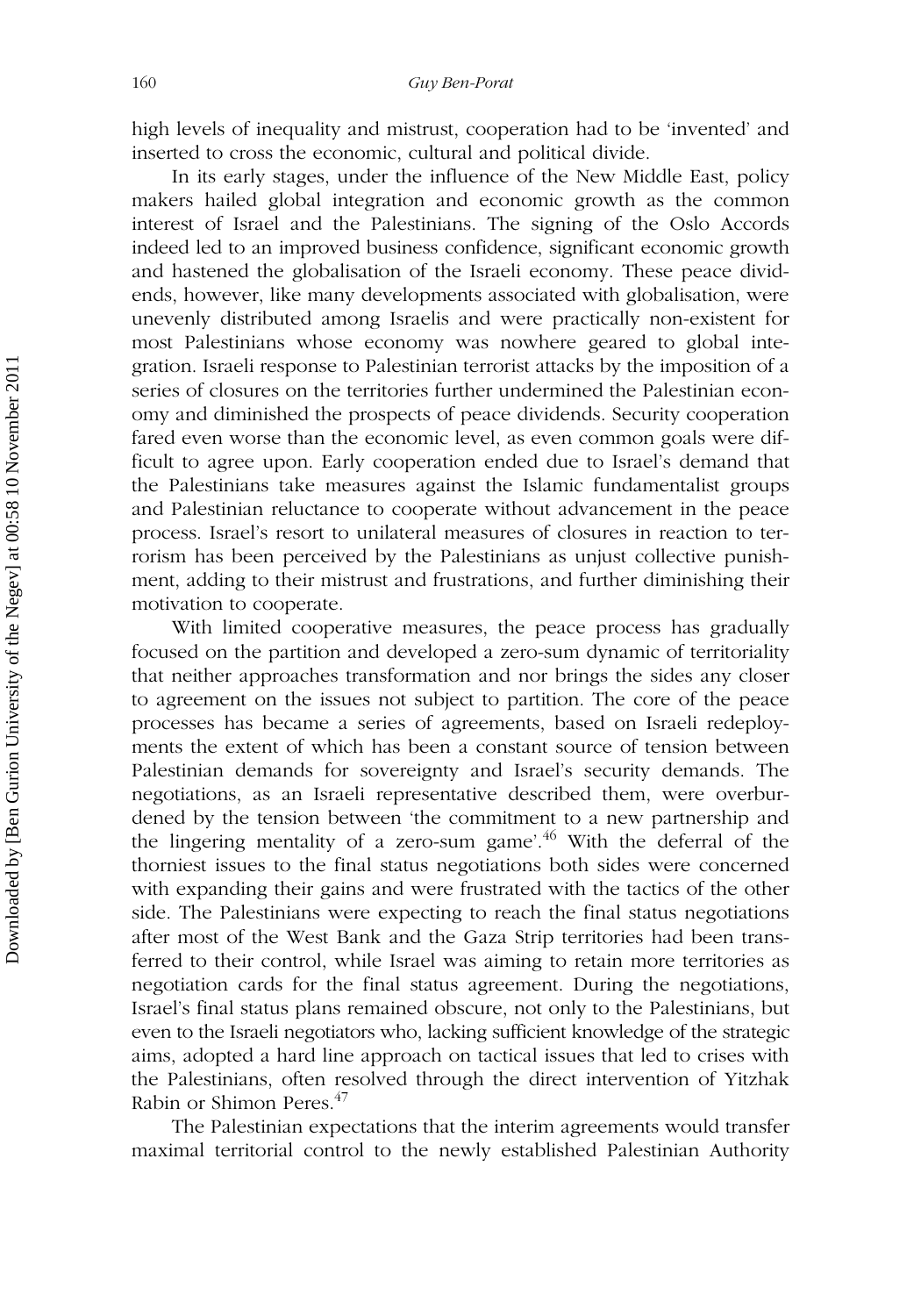clashed with Israeli demands for security. With all settlements remaining intact until the future final phase negotiations (and also growing in size and numbers) Israel's security demands were extensive, including the control of all the major roads of the West Bank. The result was a series of complex agreements that divided the West Bank and Gaza into three different territories.<sup>48</sup> In the 'A' areas, the large cities, the Palestinians received full administrative and security control. In the 'B' areas, villages and rural, the Palestinians would have administrative control and in areas 'C', settlements and main roads, Israel would have full control.<sup>49</sup> After the proposed redeployments, the maps created a patchwork of small and unconnected areas under full Palestinian control, falling far short of Palestinian expectations. The agreements were the outcome of intensive negotiations that resulted in complex and detailed documents (the interim agreement of 1995 was about 400 pages long) but failed to reduce the friction between Israel and the Palestinians. The interim agreements, according Hirschfeld, one of the Israeli architects of the Oslo process, were not what the planners had intended.

We wanted a gradual process to contain extremism, establish trust and to demonstrate, during the advancement towards the agreement on the final status, that it is possible to have pragmatic coexistence and coordinate policies. The interim agreement was too complex and obscure to reach those goals.<sup>50</sup>

The implementation of the agreements was no less difficult. Each side was blaming the other for breaching the agreement and refusing to cooperate before the other party fulfils its obligations. Israel was concerned with the Palestinian Authority's lack of commitment to combat fundamentalist terrorism and the continuation of inflammatory anti-Israeli propaganda in the Palestinian media and schools. The Palestinians were frustrated by Israeli military checkpoints across the West Bank and Gaza and perceived the continuation of building in the settlements as an Israeli attempt to determine unilaterally the borders of the final agreement. The continuing postponement of the final status negotiations and the step-by-step approach, according to the Palestinians, created a conditional process based on the subjective assessment by the Israeli government as to whether the Palestinians were 'behaving satisfactorily' and thus were 'deserving of a further measure of self-determination'.<sup>51</sup>

The violent collapse of the Camp David negotiations in 2000 cannot be separated from the history of the previous seven years. Despite the attempt to break away from Oslo's interim steps in favour of a comprehensive package of peace, Camp David was a continuation of the old dynamics, pushing its zero-sum nature to the edge and overburdened by the history of the previous seven years of negotiations. Barak turned Oslo on its head, discarding interim steps and developing a comprehensive package within an all-or-nothing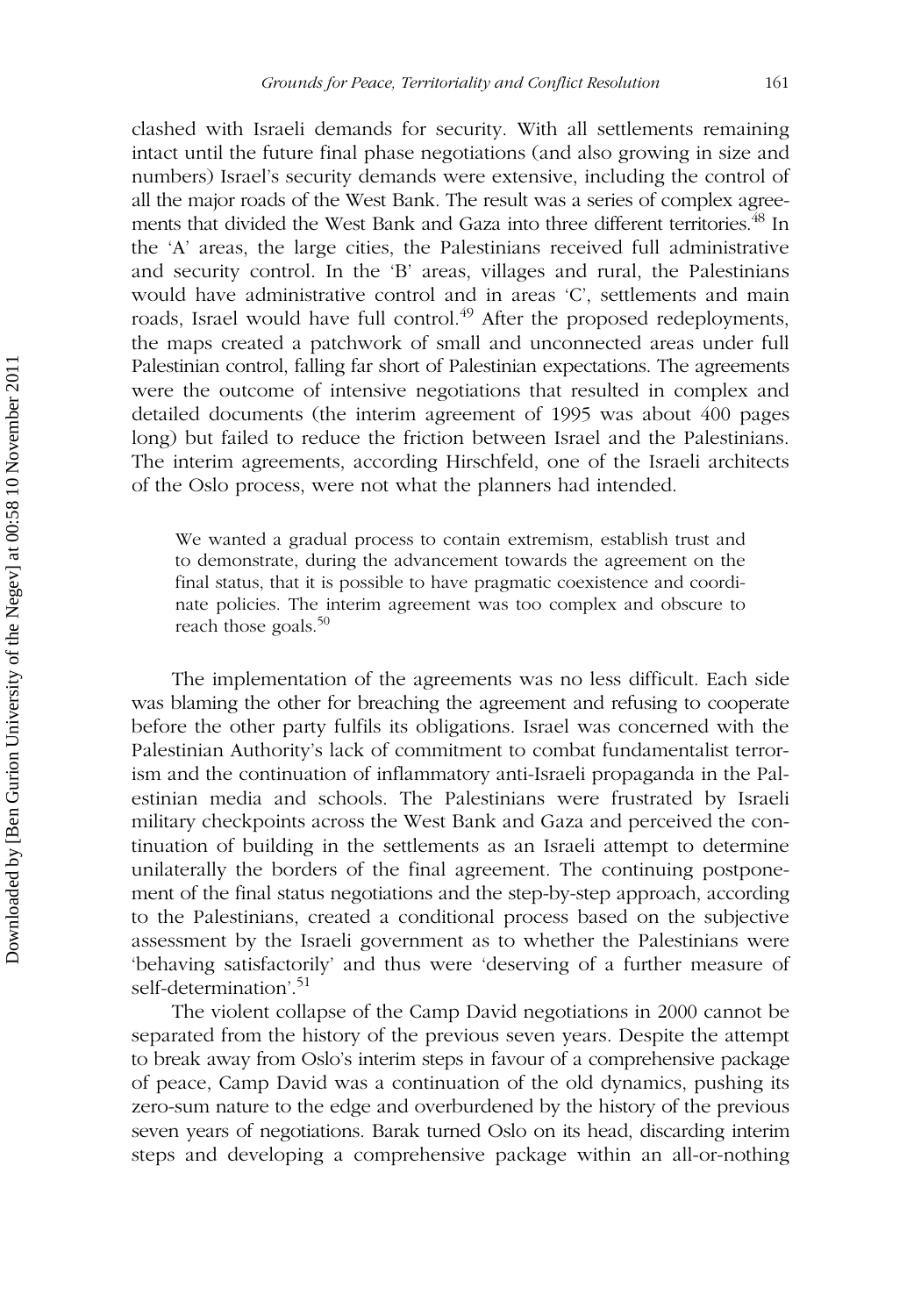approach. But Israel and the Palestinians were entering the final phase negotiation in Camp David after seven years that not only left them little confidence in each other, but also with difficult domestic settings that made compromise evermore difficult. The continuing reality of, on the one had, the continuation of settlements, checkpoints and economic instability, and, on the other hand, anti-Israeli propaganda, terrorism and lack of action against Palestinian fundamentalists groups left both publics sceptical of the other's commitment to peace.

The delay of redeployments by Israel, including redeployments by Barak's government, has given the Palestinians full control of only 17.2 percent of the West Bank and most of the Gaza Strip. Entering the negotiations, Palestinians were expecting the agreement to include a full Israeli withdrawal to the 1967 border. Israel, on its behalf, was planning to keep 'settlement blocs' and areas required for its security. These demands, according to Barak, did not prevent a far-reaching proposal the rejection of which by the Palestinians proved they were not ready for peace despite an unprecedented generous offer of territory.<sup>52</sup> The Palestinian account of the talks, however, was entirely different.<sup>53</sup> The negotiations began with an Israeli offer of about 88 per cent of the West Bank (and 100 per cent of Gaza), climbing later to 91 per cent and even adding some compensation of Israeli land.<sup>54</sup> While some development was achieved on territorial questions, the negotiations failed to resolve the unbridgeable issues that were deferred to the final phase – the status of Jerusalem and the Temple Mount/Haram al-Sharif and the right of return of the Palestinian refugees. On the one hand, neither of these issues could be resolved by partition but, on the other, no legacy or institutions of cooperation were available for non-territorial cooperative solutions. The situation thus led eventually to the breakdown of the talks and Barak's concluding statement that all understandings reached were 'null and void'.

The collapse of the peace process and the conclusion of the Israeli political elite that compromise is impossible raised the idea of 'unilateral disengagement' as a new and popular solution to the conflict. The concept of a fence between Israel and the Palestinians has been a part of the political discourse in Israel, often a fallback position, a security measure Israel could or should use unilaterally, if the Palestinians fail to cooperate. The fence strategy first used in the Labour party's 1996 election campaign failed to win the election but four year later, after the failure of Camp David and continuing attacks by Palestinian suicide bombers, the idea of a fence gained more popularity. Various groups advocating the fence raised their voice, demanding that the government provide the necessary funding. Uzi Dayan, a retired major general and the head of the 'Forum for National Responsibility', described the fence as a security measure with long-term significance for the preservation of Israel as a Jewish and democratic state against the 'demographic threat'.<sup>55</sup> The fence, therefore, was not only a short-term security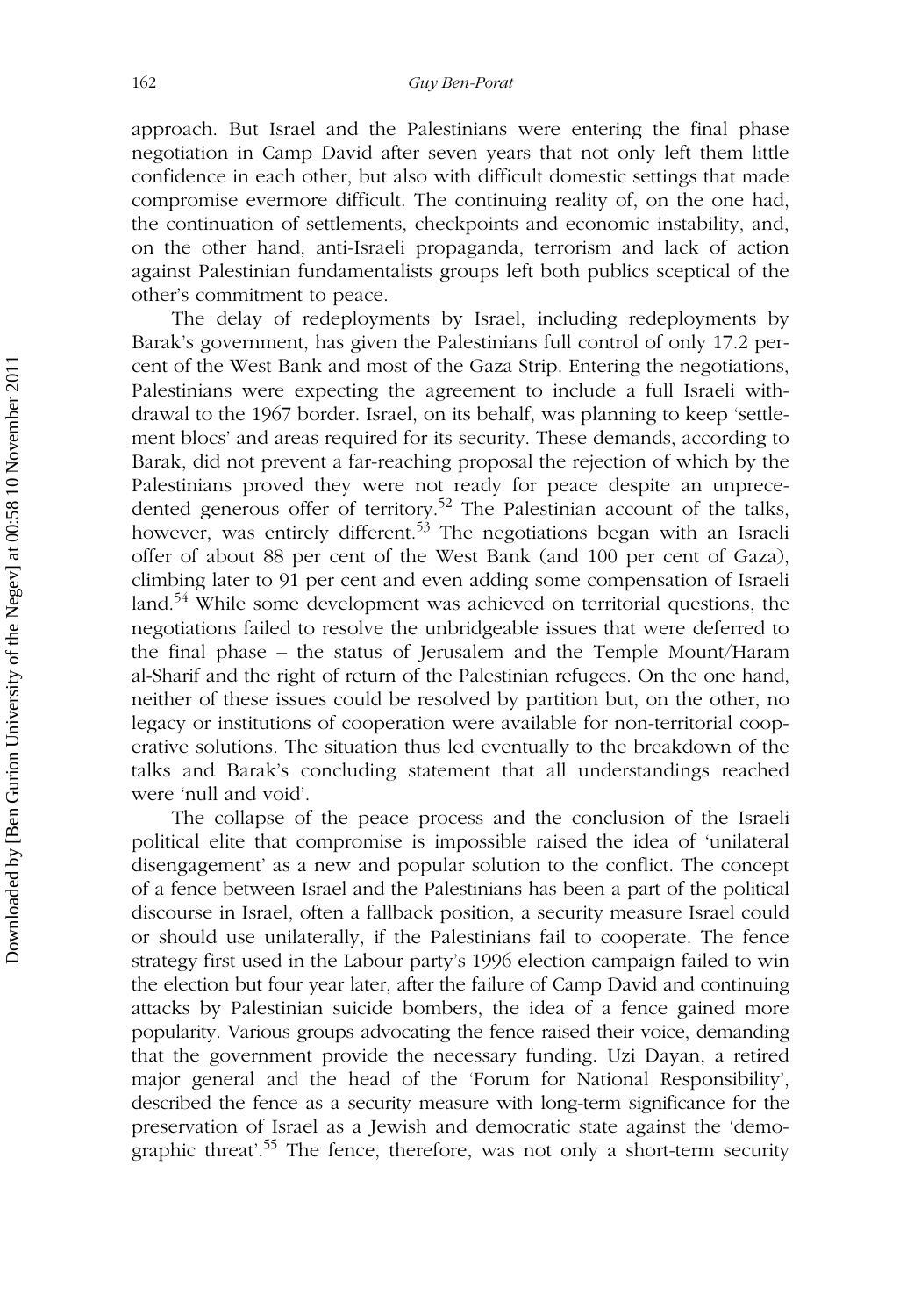measure, but also a part of a wider strategy that would eventually create peace. The 'Council for Peace and Security', a voluntary organisation made up of retired military personal with dovish views, explained that since the political process had reached a dead end Israel, should move towards unilateral separation. Separation would ease the strain on the security budget, enhance Israel's defence capabilities, narrow the friction points with the Palestinians, reduce the danger of regional escalation and contain the 'negative' demographic process in which Jews are becoming a minority between the Jordan and the sea. In the long run, this partition could be the base for a renewed peace process.

The attempt of the Labour Party to use the idea of unilateral separation in the 2002 election has failed to make the difference. But with the growing cycles of suicide violence largely immune to Israel's defence measures, the idea received a life of its own. Surveys indicate that a majority of Israelis support a unilateral disengagement, even at the price of evacuation of (some) settlements.<sup>56</sup> In the summer of 2002, under public pressure, the Likud government began the construction of a fence between the territories and Israel.

# **CONCLUSIONS**

The ability of the leaders of the parties to the conflict in Northern Ireland to draw on regional and global resources facilitated the draft of a peace process based on de-territorialisation. This process, in turn, facilitated initial reconciliation and transformation of the conflict. The peace process in Northern Ireland has both re-defined issues of citizenship and sovereignty, and facilitated cooperation across communities. While it is still too early to describe the peace in Northern Ireland as stable and permanent, its contrast to the Israeli–Palestinian peace process is striking. The success of the power-sharing agreement in Northern Ireland depends on the ability of the parties to cooperate and, therefore, cooperation is an essential component of the process. The partition agreement in Israel/Palestine, on the other hand, leans toward a zero-sum dynamic that undermines cooperation and limits the transformation of the conflict.

The path of partition taken by Israel and the Palestinians was a result of popular demand and choices made by leaders, but also of three conditions beyond the participants' control. First, the lack of a supportive regional framework that provides incentives and safeguards for a non-territorial solution. Second, lack of civic cooperation or equal engagement between Israel and the Palestinians before the agreement. And, third, the political agenda of a Palestinian desire for a state and Israeli concern with existence of a Jewish state. Partition, was, on the one hand, the core and fallback position of the negotiations, but on the other hand, impossible,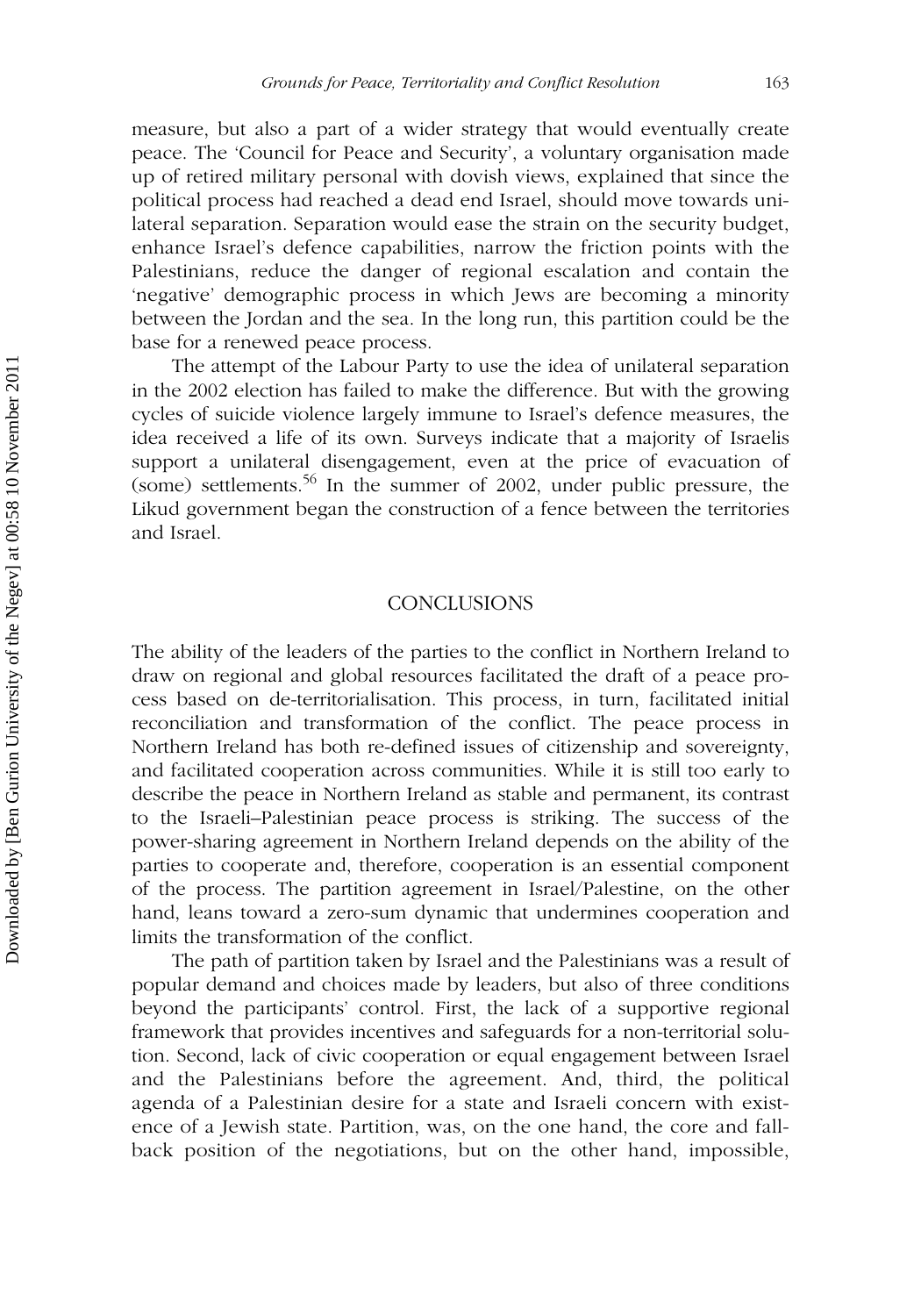without bridging issues that were not dividable. Under these pressures, the peace process for Israel has oscillated between two ideas shared at most partially with Palestinians. The first, based on a neo-liberal world view, expects economic growth to resolve territorial questions and the second, considers that partition could separate Israel from the Palestinians and provide greater security for Israelis, with or without peace. The neo-liberal vision of the New Middle East gave way early in the process to territorial negotiations and to a zero-sum dynamic that marginalised cooperation. Thus, while some progress was made in the interim agreements, deep-level conflict transformation was not achieved. The negotiations in the seven years since the signing of the Oslo Agreement have fallen short of a common vision of peace and have failed to supply the confidence-building measures necessary to resolve non-territorial issues as the failure at Camp David attests. Thus, the peace process shifted, first from the New Middle East to the territorial negotiations of Oslo and, when these failed, to a unilateral imposition of partition.

What are the implications of a peace programme based on the concept of 'we are here and they are there'? Partition, it has been argued above, could be a basis for peace if it creates ethnically homogeneous territories without extensive human suffering, if it can grant civic rights to ethnic minorities, if the territories are based on borders that are perceived by both sides as fair and facilitates measures of reconciliation that engage with both the past and the present. In these terms, the new fence built by Israel is a short-term solution with devastating economic and social consequences that is unlikely to reduce frictions and make 'good neighbours'. The unilateral fence and the we/they demographic threat that invades the political discourse also have grave implications for relations between Jewish and Palestinian/Arab citizens of Israel. The adoption of the 'Jewish State' discourse by both right and left excludes the Arab minority, deepens the Jewish–Arab cleavage and endangers democracy.

The peace process between Israel and Palestinians has been constrained by two exclusive alternatives: a partition that cannot be implemented and a bi-national state that appeals only to a tiny intellectual minority on either side. These two options, however, must be expanded if peace is to become a reality. Peace must include, on the one hand, multiple citizenships and shared sovereignty, where partition is impossible and, on the other hand, institutions that foster civic cooperation and the interaction of Israelis and Palestinians as equals. Reality calls for, at least in the near future, a border between Israel and the Palestinians. But, borders and the peace agreements that set them up are a starting rather then an end point. For a transformation of the conflict, new alternatives will have to be explored and conflict resolution measures taken to transcend the zerosum nature of territoriality that has overtaken the Israeli-Palestinian peace process.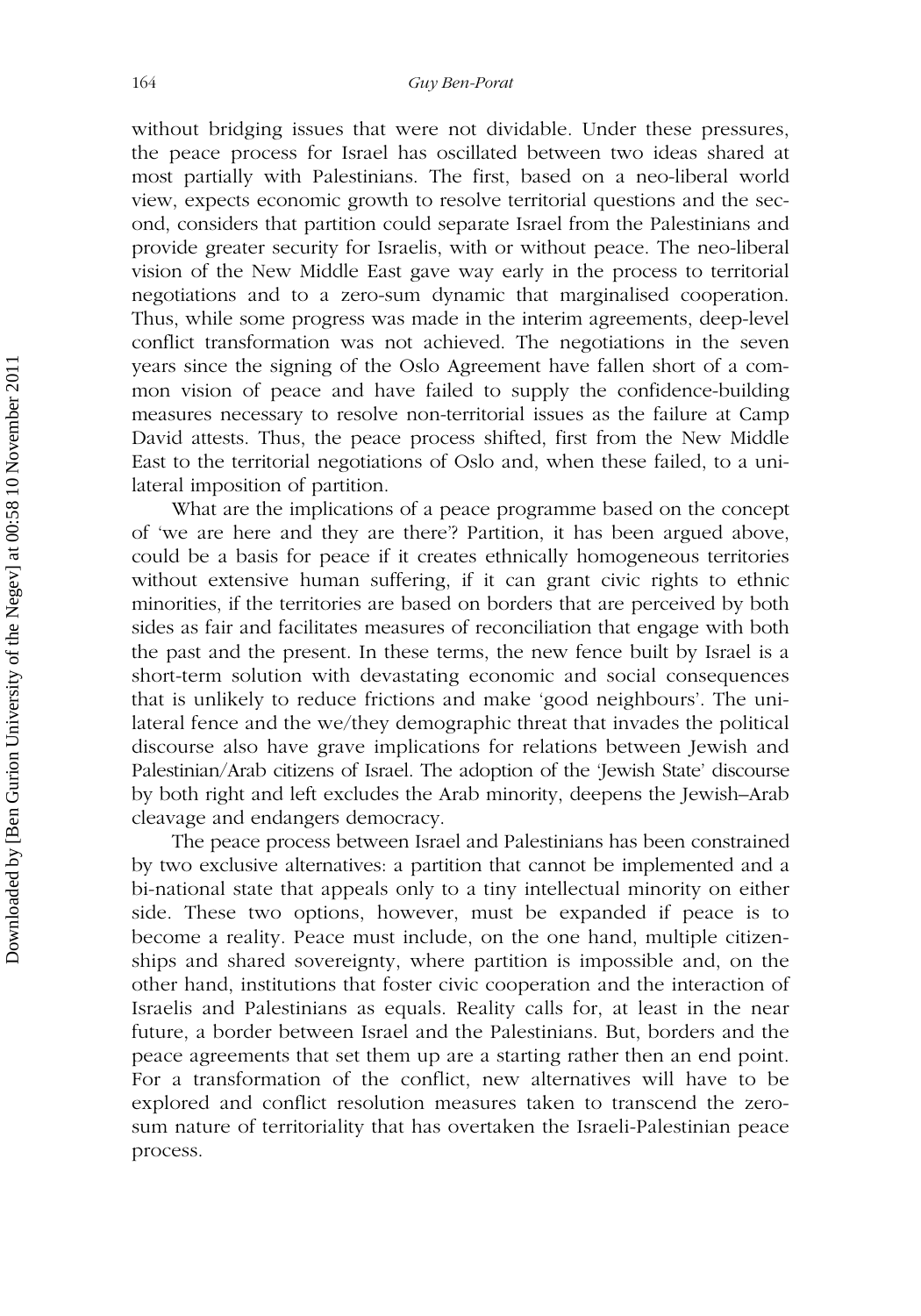# **NOTES**

1. J. Agnew, 'Beyond Reason, Spatial and Temporal Sources of Ethnic Conflicts', in L. Kriesberg, T. Northrup and J. Thorson, (eds), *Intractable Conflicts and their Transformation* (Syracuse, NY: Syracuse University Press 1989) pp.41–52.

2. J. Ruggie, 'Territoriality and Beyond: Problematizing Modernity in International Relations', *International Organization*, 47/1 (Winter 1993) pp.139–175.

3. D. Jacobson, 'New Frontiers: Territory, Social Spaces and the State', *Sociological Forum*, 12/1 (1997) pp.121–134.

4. J. Anderson, 'Rethinking National Problems in a Transnational Context', in D. Miller (ed.), *Rethinking Northern Ireland* (London and New York: Longman 1998) pp.125–145.

5. A comparison between Israel and Northern Ireland is a necessarily fraught exercise given that the territorial dimensions of the two situations are somewhat different. Yet, the similarities in the transitions towards peace and, more important, the different trajectories and outcomes of the two peace processes can provide important theoretical and 'practical' insights.

6. J. Anderson and J. Goodman James (eds) *Dis/Agreeing Ireland* (London: Pluto Press 1998).

7. P.J. Taylor, 'The State as Container: Territoriality in the Modern World-System', *Progress in Human Geography*, 18/2 (1994) pp.151–62.

8. J. Penrose, 'Nations, States and Homelands: Territory and Territoriality in Nationalist Thought', *Nations and Nationalism*, 8/3 (2002) pp.277–97; see also A. Paasi, *Territoriality, Boundaries and Consciousness* (New York: Wiley 1996).

9. Penrose (note 8); R. Sack, *Human Territoriality: Its Theory and History* (Cambridge: Cambridge University Press 1986).

10. P.K. Huth, *Standing Your Ground: Territorial Disputes and International Conflict* (Ann Arbor, MI: University of Michigan Press 1996).

11. Taylor, 'The State' (note 7).

12. E.F. Azar, 'Protracted International Conflict: Ten Propositions', in H. Starr (ed.), *The Understanding and Management of Global Violence* (New York: St Martins Press 1999) pp.23–35.

13. R.L. Rothstein, 'In Fear of Peace: Getting Past Maybe', in idem. (ed.), *After the Peace* (Boulder and London: Routledge 1999) pp.6–7.

14. H. Starr, 'Introduction', in Starr (note 12).

15. The term was coined by the former UN Secretary-General Boutros-Ghali, quoted in F.O. Hampson, *Nurturing Peace: Why Peace Settlements Succeed or Fail* (Washington DC: USIP 1996) p.4.

16. A. Jamal, 'The Palestinians in the Israeli Peace Discourse: A Conditional Partnership', *Journal of Palestine Studies*, 30/1 (Autumn 2000) pp.36–51.

17. Hampson (note 15).

18. R. Kumar, 'The Troubled History of Partition', *Foreign Affairs*, 76/1 (January–February 1997) pp.22–35.

19. In Ireland, partition was implemented in 1921 while in Palestine it took a UN decision to implement partition.

20. J. Mearshimer and S. Van Evara, 'When Peace Means War', *The New Republic*, 18 December 1995. 21. N. Sambanis, 'Partition as a Solution to Ethnic War', *World Politics*, 52 (July 2000) pp.437–83.

22. See, for example, A. Lijpahert's 'Consociational Democracy', *World Politics*, 21 (1969) pp.107–125.

23. S.I. Spears, 'Africa: The Limits of Power-Sharing', *Journal of Democracy*, 13/3 (July 2002)

pp.123–6.

24. J. Anderson and J. Goodman, 'Nationalism and Transnationalism: Failures and Emancipation', in J. Goodman and J. Anderson (eds), *Dis/Agreeing Ireland* (London: Pluto Press 1998) pp.21–2.

25. Ruggie (note 2).

26. K. Ohmae *The End of the Nation State* (New York: The Free Press 1995) pp.7–8.

27. This may be the reason why the wish at least to slow down globalisation comes also from the boosters of this process, now distressed over the instability it generates.

28. P. Evans, 'Eclipse of the State?', *World Politics*, 50/1 (October 1997) pp.62–88.

29. D. Cortright, 'Incentive Strategies for Preventing Conflicts', in idem (ed.), *The Price of Peace* (New York: Rowman and Littlefield 1997) pp.267–302.

30. Ibid., pp.93–4.

31. *Regional Development Across the North*, SDLP discussion paper, June 2000.